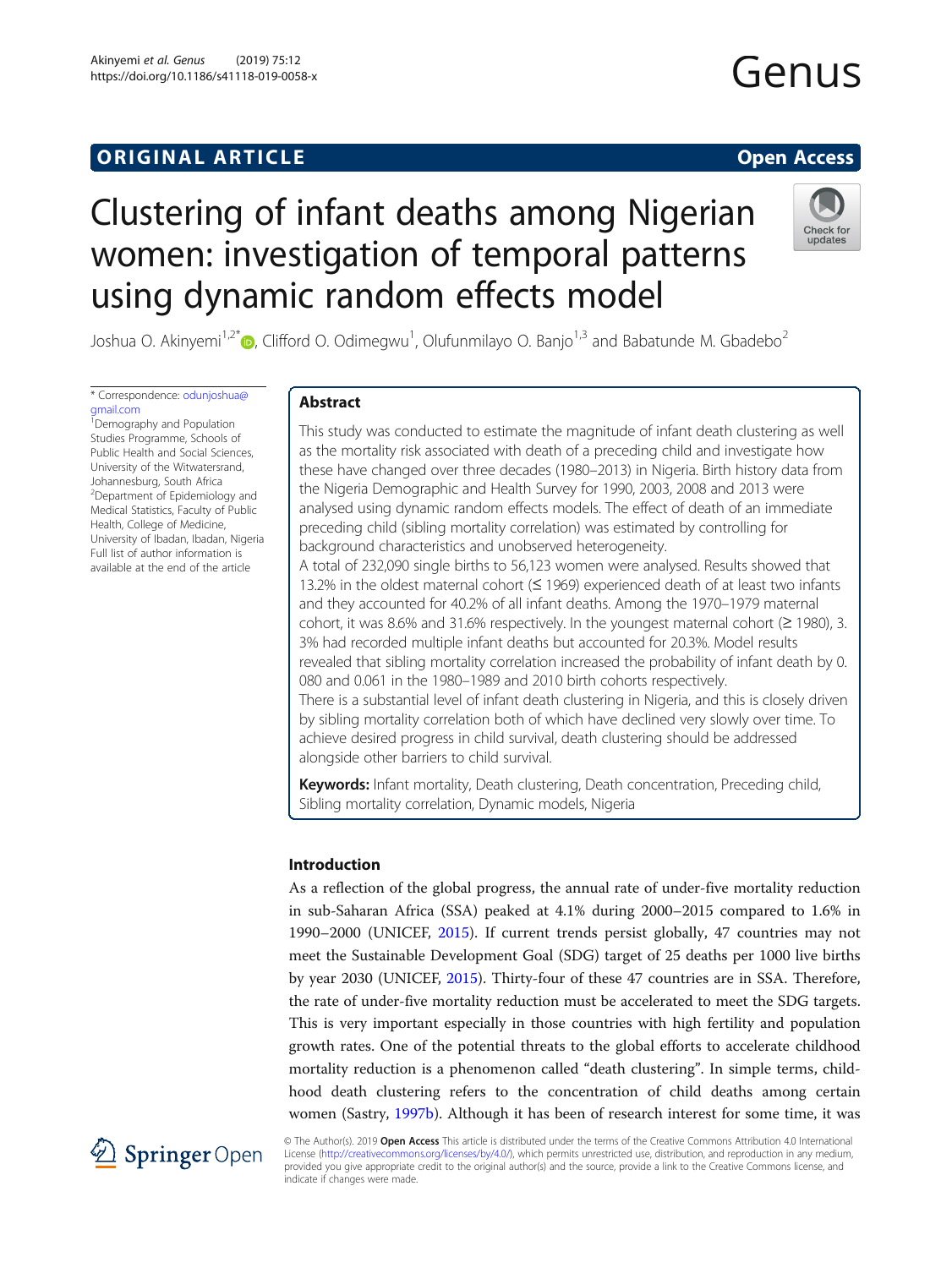first introduced into the demographic literature in the early 1990s (Das Gupta, [1990](#page-16-0)). Since then, it has been investigated using varieties of methodological approaches contingent on the type and source of data.

Childhood deaths could be clustered in certain women because children born to the same woman may share genetic, household and community characteristics. The factors found to influence childhood death clustering in mothers/families are also related to the established bio-demographic and socio-economic determinants of childhood mortality which include short birth spacing, poverty and maternal education among others (Omariba, Beaujot, & Rajulton, [2007](#page-16-0); Sastry, [1997a\)](#page-16-0). At the community, levels are socio-cultural norms that affect child healthcare and environmental characteristics such as the source of drinking water, sanitation and access to healthcare (Sastry, [1997a](#page-16-0); Zenger, [1993\)](#page-17-0). Several authors most of whom analysed data from health and demographic surveillance systems have also reported child death clustering from clusters of communities/villages (Adjuik, Kanyomse, Kondayire, Wak, & Hodgson, [2010;](#page-15-0) Alabi, Baloye, Doctor, & Oyedokun, [2016;](#page-16-0) Awini, Mattah, Sankoh, & Gyapong, [2010](#page-16-0); Lutambi, Alexander, Charles, Mahutanga, & Nathan, [2010;](#page-16-0) Van Bodegom, Eriksson, Houwing-Duistermaat, & Westendorp, [2012\)](#page-17-0). Few of these also identified poor infrastructural and environmental characteristics as the main predictors of spatial clustering of child mortality (Alabi et al., [2016;](#page-16-0) Awini et al., [2010](#page-16-0)).

With advancement in statistical methodologies which has continued to enhance empirical investigation and better understanding about childhood death clustering, explanations of the processes culminating in the phenomenon have evolved over the past two decades (Edvinsson & Janssens, [2012\)](#page-16-0). One of the mechanisms that have been proposed to underlie death clustering is the higher risk of child mortality associated with death of a preceding child. Previously, this has been lumped together with the effect of unobserved variables (unobserved heterogeneity). It is now empirically feasible to investigate the mortality risk associated with death of the preceding child (or sibling mortality correlation) while controlling for unobserved heterogeneity. This requires the use of dynamic/transition models which take advantage of the sequence of births or deaths among children born to a woman. To date, the technique has been applied to single cross-sectional data from three developing countries—India (Arulampalam & Bhalotra, [2006](#page-16-0), [2008\)](#page-16-0), Kenya (Omariba, Rajulton, & Beaujot, [2008](#page-16-0)) and Bangladesh (Saha & van Soest, [2011](#page-16-0)). Infant death clustering was found to be high in 13 out of the 15 states in India (Arulampalam & Bhalotra, [2008](#page-16-0)). Sibling mortality correlation raised the risk of infant death by 29% and 40% in Bangladesh and Kenya respectively. Infant death clustering tends to be common in high fertility settings (Sastry, [1997a](#page-16-0)). Therefore, it is worthwhile to replicate studies on death clustering in different countries especially where fertility and childhood mortality remained high.

Furthermore, there is a suspicion that childhood mortality reduction could be stalled where death clustering is prevalent (Arulampalam & Bhalotra, [2008](#page-16-0)). Although it is expected that childhood death clustering should decline with mortality levels, however, there is no conclusive evidence on the temporal pattern of infant death clustering and sibling mortality correlation in sub-Saharan Africa where childhood mortality rates are among the highest globally. Empirical evidence on the temporal trends in infant death clustering is very important for policies and programmes on child survival. The present study seeks to address this gap and provide further insights into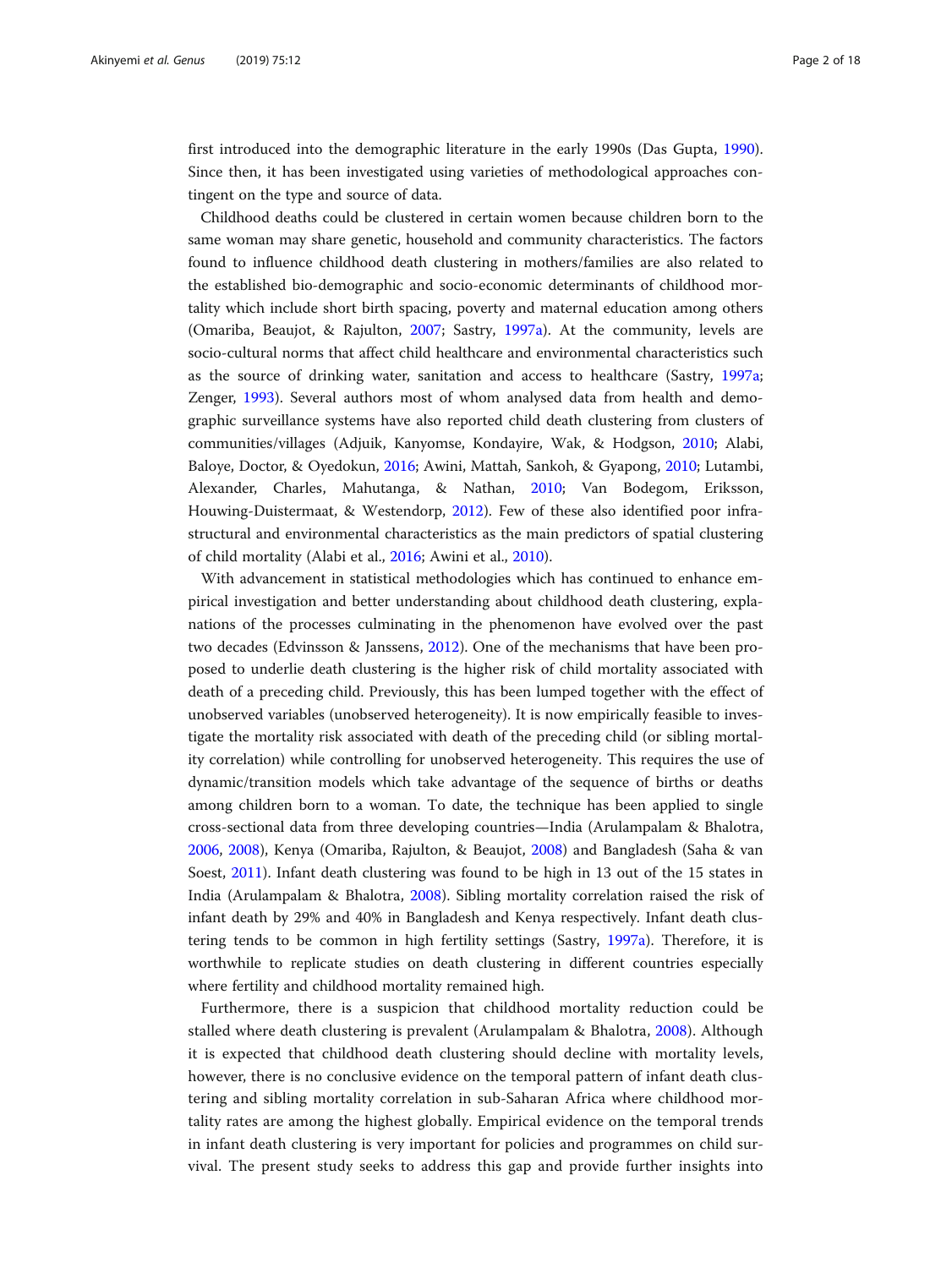the temporal structure of sibling mortality correlation as a potential explanation for infant death clustering in Nigeria.

Nigeria is one of the most populous countries in sub-Saharan Africa with very slow progress in child survival (Akinyemi, Adebowale, Bamgboye, & Ayeni, [2015](#page-15-0); UNICEF, [2015](#page-17-0)). Fertility has remained stagnated at above 5 children per woman since 1980s. This is not surprising because contraceptive prevalence has remained very low (Alkema, Kantorova, Menozzi, & Biddlecom, [2013](#page-16-0)). There is a wide differential in under-five mortality rates across the six geo-political regions, though partly attributed to socio-economic factors (Adedini, Odimegwu, Imasiku, Ononokpono, & Ibisomi, [2014b](#page-15-0); Akinyemi, Bamgboye, & Ayeni, [2013](#page-16-0)). Several intervention programmes have been implemented to address issues related to child survival. These programmes cover topical issues such as child nutrition, immunisation and management of childhood illnesses. Though some progress has been made in the last one decade, mortality and other child health indicators are still below desired levels (Winter, Akinlo, & Florey, [2016\)](#page-17-0).

Previous studies have identified individual-, household- and community-level determinants of childhood mortality (Adedini, Odimegwu, Imasiku, & Ononokpono, [2014a](#page-15-0); Akinyemi et al., [2015](#page-15-0); Antai & Moradi, [2010\)](#page-16-0), but death clustering has not been previously explored. Reports from an operational research study conducted in three Northern states of Nigeria (Jigawa, Yobe and Zamfara) revealed that more than 80% of child deaths were reported by only 20% of the women studied (Klouda & Adamu, [2013](#page-16-0)). Similarly, analysis of the 2011–2013 data from Nahuche Health and Demographic Surveillance System (HDSS) in Zamfara State, North West Nigeria, revealed that about one third of under-five deaths were contributed by only 5% of all households in the HDSS (Alabi, Oyedokun, Doctor, & Adedini, [2017](#page-16-0)). In addition, the authors also confirmed the effects of many determinants of under-five mortality. These two Nigeria studies on childhood death clustering did not estimate the contribution of death of a preceding sibling to infant mortality neither was the data robust enough to investigate temporal changes in infant death clustering and sibling mortality correlation.

Given the fact that infant death clustering is common in high fertility settings Arulampalam & Bhalotra, [2008](#page-16-0)), Nigeria is a suitable setting to further explore the phenomenon. Therefore, this study is aimed at addressing the following objectives: (i) to estimate the magnitude of infant death clustering among women and effect of death of a preceding child (sibling mortality correlation) in Nigeria and (ii) to investigate how these phenomena have changed over three decades. The main hypothesis investigated was that sibling mortality correlation is a significant contributor to infant death in Nigeria.

# Literature overview

A survey of the literature revealed that most of the explanations for death clustering are closely connected to the proximate and distal determinants of childhood mortality.

These factors which are associated with concentration or clustering of child deaths could be observed or unobserved (unmeasured during data collection) depending on the study design and data collection instrument. Besides, they could operate at individual (child or mother), family (household) and community levels (Adedini et al., [2014b](#page-15-0); Antai & Antai, [2008](#page-16-0)). Based on these premises, previous studies have estimated child death clustering using different approaches depending on the available data. The most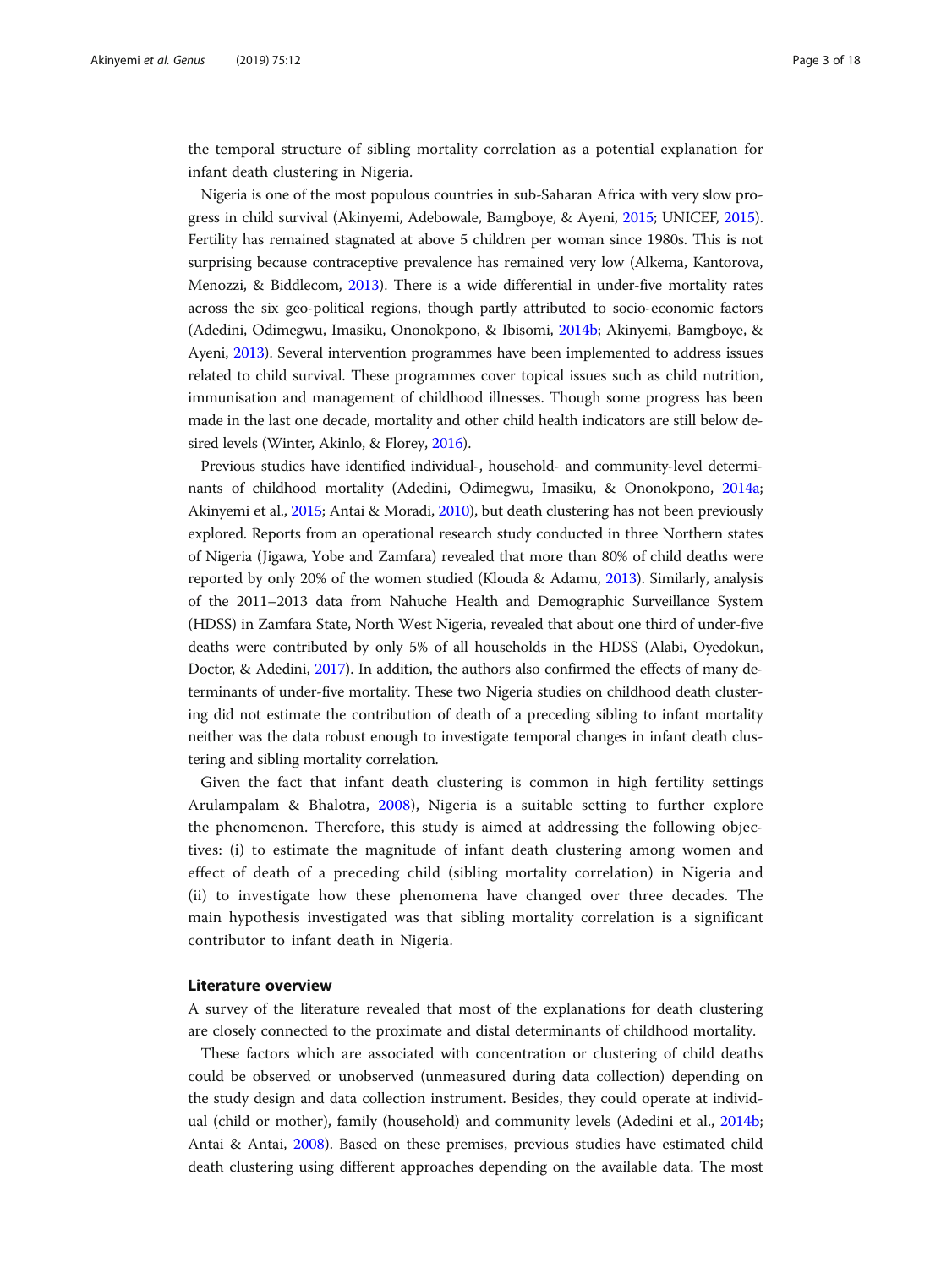common type of data employed has been based on birth histories of women aged 15–49 years which are often collected during Demographic and Health Surveys (DHS) in many developing countries.

One analytical approach is that in which childhood death clustering is estimated as the excess observed deaths over the expected (Das Gupta, [1990;](#page-16-0) Ronsmans, [1995](#page-16-0)). Expected deaths are modelled using binomial or negative binomial models based on an underlying assumption that the risk of child death is the same for all women (or families). Unfortunately, this assumption is sometimes not true. Another weakness of the approach is the inability to investigate how the mortality of children in the same family affects inter-family variations (Zaba & David, [1996](#page-17-0)).

The second analytical technique which has so far been the most popular was developed around the concept of "unobserved heterogeneity" and has been used to infer death clustering. The idea emanates from the notion that death clustering implied wide variations in the distribution of child deaths between families. Death clustering was therefore estimated as the "unobserved heterogeneity" after all measurable/observed predictors of child death have been controlled. For example, see Madise, Mathews, and Whitworth [\(2014\)](#page-16-0); Omariba et al. ([2007](#page-16-0)); and Sastry [\(1997b\)](#page-16-0). One limitation of the approach is that it mixed up death clustering in families/women with "unobserved heterogeneity" which could be at the level of the mother, household or community. Besides, correlated mortality risks among infants born to the same mother are not specifically controlled. Death clustering and unobserved heterogeneity are separate empirical concepts as demonstrated in some later studies (Arulampalam & Bhalotra, [2008](#page-16-0); Saha & van Soest, [2011](#page-16-0)).

Two other measures proposed for child death clustering were proportion of children dead out of all births to a woman and a binary measure for multiple deaths (Kuate-Defo & Diallo, [2002](#page-16-0)). These have been subjected to linear and logistic regression respectively in order to identify the determinants of death clustering (Kuate-Defo & Diallo, [2002](#page-16-0)). Though simple and logical, the measures did not permit the investigation of shared dependence in the risk of death among children born to the same woman.

Other methodological studies argued that child death clustering is largely driven by the correlation in the risk of death among siblings. The basic argument was that the survival or otherwise of an infant depends on that of his/her immediate predecessor. Alternatively, the death of a previous child is believed to reduce the survival chances of an index child. Although a few previous studies have investigated the effect of the survival of the previous child on infant mortality (Ikamari, [2000](#page-16-0); Zenger, [1993\)](#page-17-0), they were however not within the context of clustering; neither did they quantify the extent of sibling mortality correlation net of unobserved heterogeneity. In this study, we attempt to bridge this gap by investigating the infant mortality risk associated with death of a preceding child (sibling mortality correlation) while controlling for unobserved heterogeneity using data from four rounds of demographic and health survey in Nigeria.

# Methods

## Data sources

Data for this study were extracted from the birth history records of the 1990, 2003, 2008 and 2013 Nigeria Demographic and Health Survey (NDHS). The NDHS is a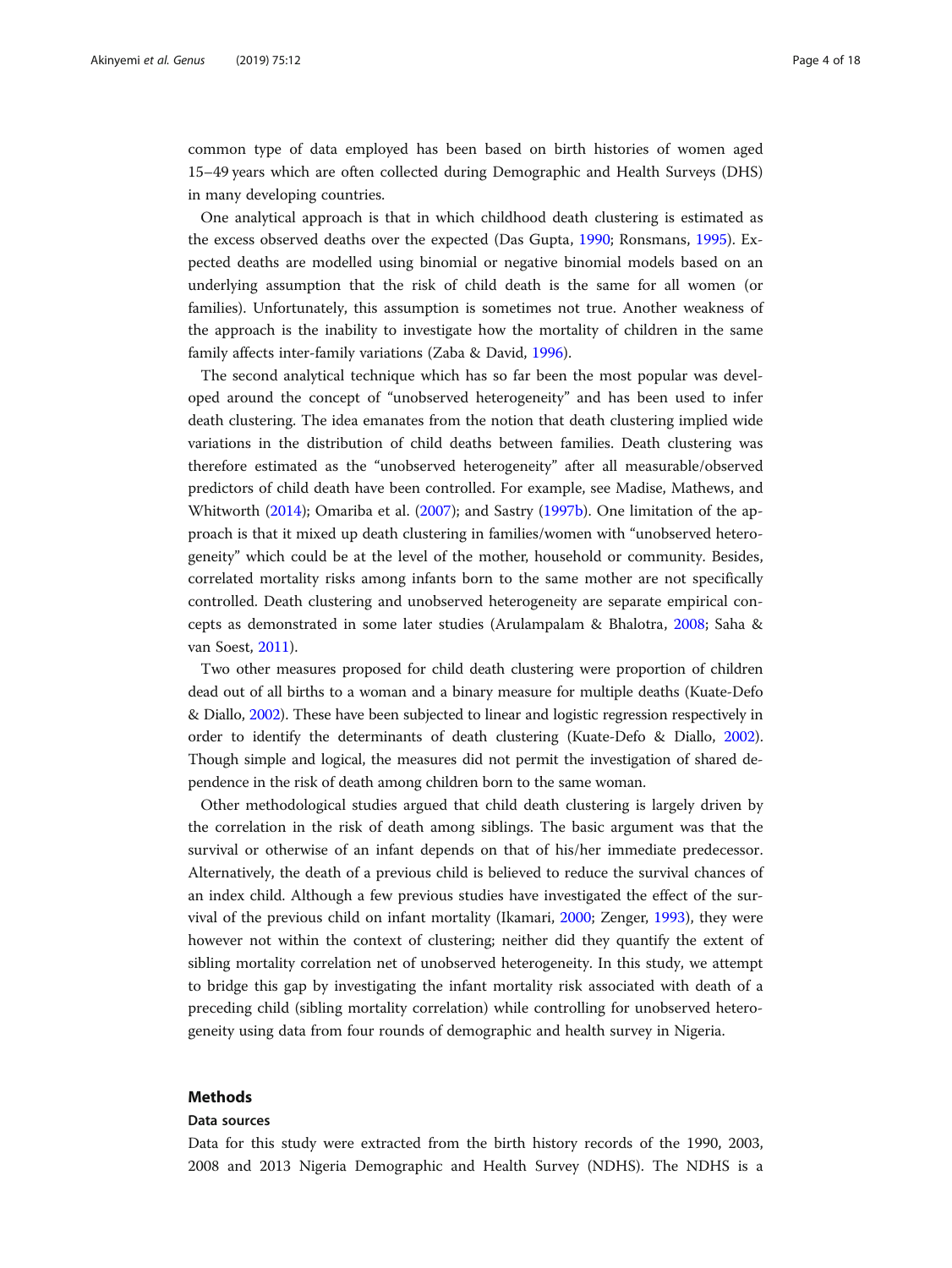cross-sectional nationally representative household survey first conducted in 1990 while the most recent was in 2013. Selection of eligible women for interview involved a two-stage stratified cluster sampling technique. Detailed descriptions of the survey methodologies are available in the respective reports (National Population Commission (NPC) [Nigeria], [2014;](#page-16-0) National Population Commission [Nigeria], [2004](#page-16-0)).

Out of the five rounds conducted so far (1990, 1999, 2003, 2008 and 2013), the greatest decline in childhood mortality was observed between 2003 and 2013 (Akinyemi et al., [2015\)](#page-15-0). Evidence actually shows that several other countries witnessed a faster decline in childhood mortality since 2000s (UNICEF, [2015](#page-17-0)). To undertake a robust exploration of infant death clustering among different birth cohorts of Nigerian children, birth history data from the four surveys (1990, 2003, 2008 and 2013) were merged together and analysed.

# Study sample

Analysis of the birth history data was restricted to birth cohorts grouped as follows: 1980–1989, 1990–1999, 2000–2009 and 2010 onward. This classification was based on prior evidence on childhood mortality patterns in Nigeria which revealed that the levels were higher in the 1980s and 1990s but gradually declined since early 2000s (Akinyemi et al., [2015](#page-15-0)). Multiple births were excluded from the analysis because of their higher risk of death in early childhood (Uthman, Uthman, & Yahaya, [2008\)](#page-17-0). The final weighted sample size was 232,090 births to 56,123 women.

# Variables

The outcome variable analysed in this study was the risk of infant death which refers to death of a child within the first 11 months after birth. We focused on infancy because more than half of deaths among under-five children occur in the first few months after birth (Rajaratnam et al., [2010](#page-16-0)). In the DHS, birth history data were collected on every child a woman has given birth to. Variables collected include the date of birth, sex, survival status, preceding birth interval and age at death if the child is not alive at the time of the survey.

The primary explanatory variable which was also used to capture sibling mortality correlation was the survival status of the immediate preceding child. Other determinants of infant mortality which are either specific to each child or known to be constant once a woman starts childbearing were included as control variables. The following child characteristics were analysed: sex, birth interval and birth order. Birth interval is a major biological determinant of infant mortality (Rutstein, [2008b](#page-16-0)) and is important in this study because the death of a preceding child could result in a shorter birth interval for the next. In such circumstance, birth interval may partly explain sibling mortality correlation. Birth order is also important in a high-fertility setting like Nigeria in view of the established knowledge that the risk of infant mortality is higher among multiparous women (Akinyemi et al., [2013](#page-16-0)).

Maternal factors included in the analysis were the age of the mother at child's birth, maternal education, household wealth index, type of residence, religion and geo-political region. Maternal education is a critical factor in child survival because it is an indicator of the socio-economic status of the mother as well as her knowledge and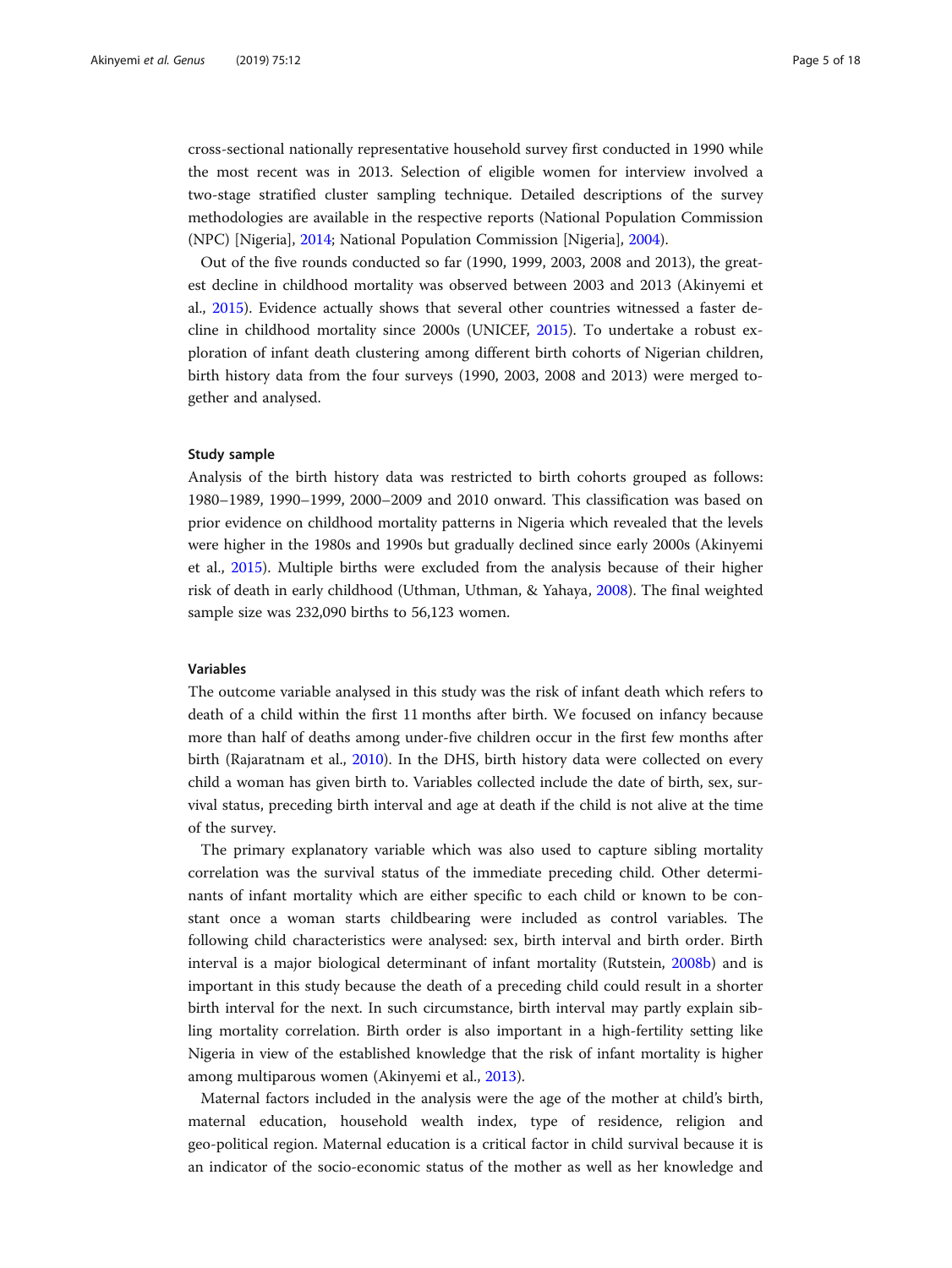<span id="page-5-0"></span>skill in child care (Smith-Greenaway, [2013](#page-16-0)). Also, previous studies have shown that child mortality rates in Nigeria are higher in rural areas and in the North West and North East regions (Adedini et al., [2014b](#page-15-0); Antai, [2011\)](#page-16-0). We also controlled for religious affiliation (Christianity, Islam or traditional) of the mother because it has been shown that certain childcare behaviour and related practices are influenced by religious beliefs (Antai & Antai, [2008\)](#page-16-0). The household wealth index was derived from ownership of selected items using principal component analysis (Rutstein & Staveteig, [2014\)](#page-16-0). It was categorised as poorest, poorer, middle, richer and richest. Wealth index has been used as an indicator of socio-economic status in previous studies on maternal and child health (Rutstein, [2008a](#page-16-0)). Other variables such as maternal and child healthcare utilisation were excluded because they were collected only for the index child in the surveys. The effects of these unobserved variables were appropriately captured in the random component of the fitted models.

# Description of the statistical model

Following methodological developments for infant death clustering and unobserved heterogeneity (Arulampalam & Bhalotra, [2008](#page-16-0); Saha & van Soest, [2011](#page-16-0)), we employed a dynamic random effects model to investigate the effect of death of the immediate preceding child (sibling mortality correlation) on infant mortality. Detailed explanations of the advanced statistical models can be found in the above-cited references. However, the basic theoretical underpinnings are briefly described. Issues of empirical and statistical interest are the need to account for sibling mortality correlation, observed maternal/children variables and unobserved heterogeneity due to characteristics shared by children from the same mother/family, household and community. The model equation was as follows:

$$
y_{i,j}^* = x_{ij}'\beta + \gamma y_{ij-1} + \alpha_i + u_{ij}
$$
\n<sup>(1)</sup>

where  $y_{i,j}^*$  is the probability of death for infant *j* from mother *i*, *x* represents observed child-level and maternal covariates and  $\beta$  is the coefficient (effect) of the covariates. γ captured the sibling mortality correlation which is the effect of death of the previous child,  $y_{i-1}$ .  $\alpha_i$  is a random parameter representing the unobserved heterogeneity (at family, household and community levels) while the last component,  $u_{ij}$ , is the error term which assumed a normal distribution with a mean of zero and variance,  $\sigma_u^2$ . Hypothesis was tested for  $\alpha = 0$  which implied that unobserved heterogeneity has no effect on the probability of infant death. Similarly, hypothesis  $\gamma = 0$  means that there was no sibling mortality correlation or that death of the preceding child does not affect the risk of infant death in the index child.

The expression in Eq. (1) is a form of a Markov chain model because of the assumption that the death of a child depends on that of its predecessor (Omariba et al., [2008](#page-16-0)). In this study, a first-order Markov chain model was implemented which means that the death of a child is only dependent on that of its immediate predecessor.

Inclusion of the term  $y_{ii-1}$  in the model imposed a constraint because the term  $(y_{ii-1})$ was non-existent for firstborn children since they have no predecessors. In the econometrics literature where the model originated, this is known as the "initial condition problem". Further explanations on this and different approaches to deal with it are provided in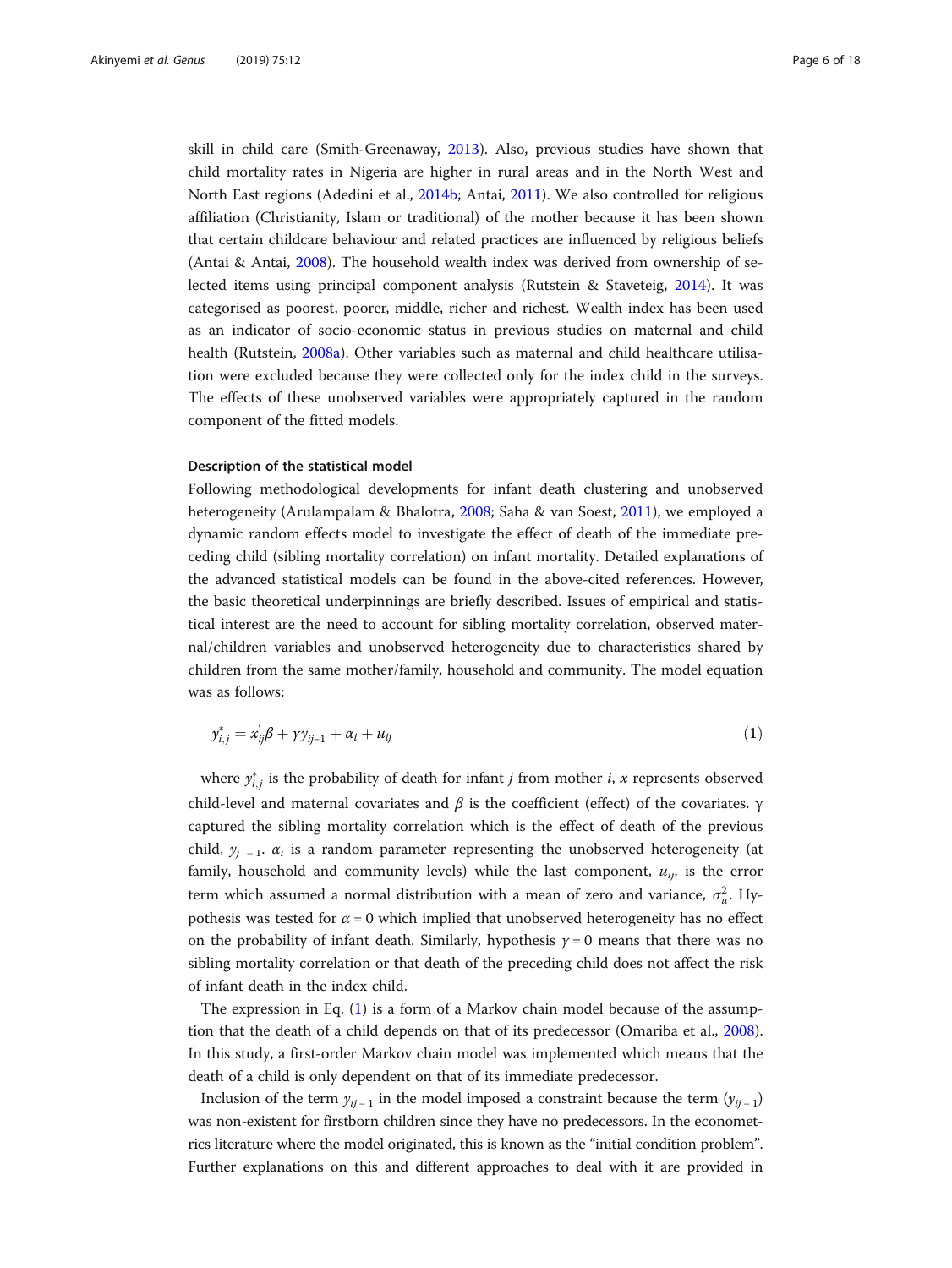Arulampalam et al. ([2006](#page-15-0)). During modelling, this constraint was handled by specifying a separate equation for first births. The equation is as follows:

$$
y_{i1}^* = z'\lambda + \theta \alpha_i + u_{i1} \quad i = 1, \quad \dots \quad \dots n \tag{2}
$$

where z is a factor of covariates related to the survival of first births with  $\lambda$ representing their coefficient. The effect of unmeasured variables (unobserved heterogeneity) was represented by  $\theta \alpha_i$  in Eq. (2) above. Equations [\(1](#page-5-0)) and (2) therefore represent a complete model for infant mortality with due control for sibling mortality correlation (death of preceding child), observed maternal and child variables and unobserved heterogeneity.

The final joint dynamic random effects model was fitted using a Stata programme called redprob (Stewart, [2006](#page-17-0)). The programme produced estimates for sibling mortality correlation, effect of covariates  $(x)$ , variance due to unobserved heterogeneity and their standard errors. It was implemented in Stata MP version 14.

# Analysis

The first stage of data analysis involved the use of descriptive statistical tools to summarise the explanatory variables according to child birth cohorts. This afforded the opportunity to assess variations in the maternal and other background characteristics of children in the four birth cohorts. Furthermore, to provide a clear indication of child death clustering among women, we described the distribution of infant deaths among the 56,123 mothers according to maternal cohort.

The probability of infant death was estimated using life table techniques as applied in previous studies (Akinyemi, Adedini, Wandera, & Odimegwu, [2016\)](#page-15-0). Similar to previous studies (Arulampalam & Bhalotra, [2008;](#page-16-0) Saha & van Soest, [2011\)](#page-16-0), the probability of infant death was estimated conditional on death of the immediate preceding child  $(p_1)$ and conditional on the survival of the immediate preceding child  $(p_0)$ . The two probabilities were subsequently used to derive the average partial effect (APE) of sibling mortality concentration. APE was estimated as  $p_1 - p_0$ , and this gives an indication of the excess probability of infant death attributable to death of the preceding child. This measure was first estimated based on raw data and therefore not adjusted for background variables, correlated mortality risk and unobserved heterogeneity. Later in the analysis, after the dynamic random effects models were fitted, the same measures were re-estimated and adjusted by using parameters obtained from the models. Separate models were fitted for the four child birth cohorts to describe changes in sibling mortality correlation over time. We estimated the percentage of infant death explained by sibling mortality correlation. This was calculated as the ratio of the adjusted APE to the unadjusted APE.

To further explore how sibling mortality correlation affects infant mortality, four multivariable models were fitted to the pooled birth history data in a sequential manner. Model I included only the survival status of the preceding child. For model II, we included child birth cohort as dummy variables along with an interaction term for the survival status of the preceding child and child birth cohort. Model I assessed the overall influence of sibling mortality correlation on infant death, while the interaction term in model II was used to investigate the temporal trends in the effect of death of the preceding child (sibling mortality correlation). Coefficients for dummy-coded child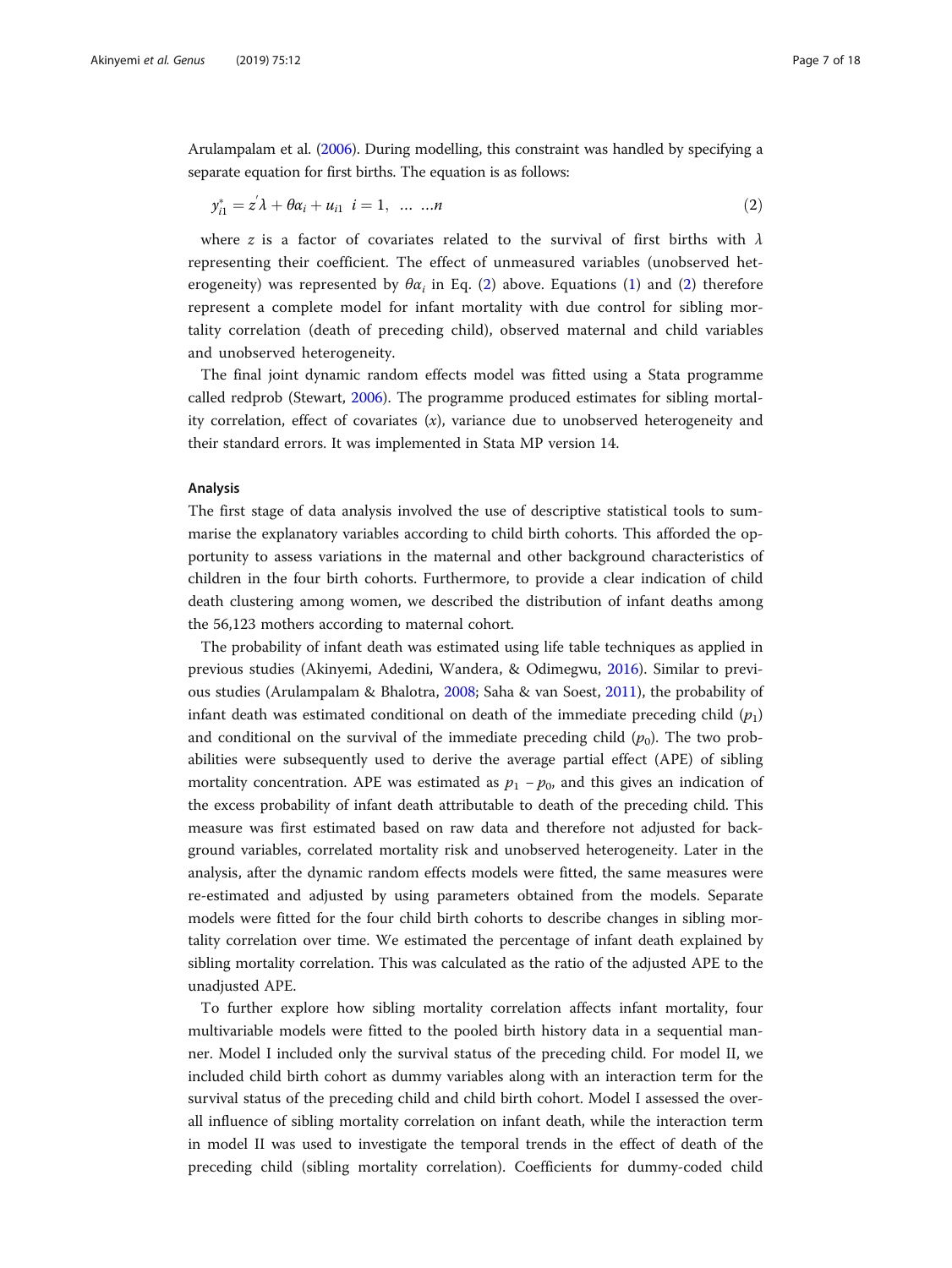birth cohort are indicative of trend in infant mortality risk (which is not the focus in this paper), while the interaction term was used to assess changes in sibling mortality correlation over time. A statistically significant interaction term implies that sibling mortality correlation has changed.

In model III, all other background characteristics except birth interval were added to model II to investigate the extent to which these factors explain the effect of sibling mortality correlation on infant mortality. Lastly, birth interval was added in model IV to explore its role as potential pathway through which sibling mortality correlation affects infant death.

# Ethical approval

Data analysed in this study were retrieved from the DHS online archive after due approval. Besides, NDHS 2008 and 2013 were approved by the Nigeria National Health Research Ethics Committee. DHS questionnaires and protocols were reviewed and approved by the ICF Institutional Review Board (The DHS Program, [2017\)](#page-17-0) to ensure compliance with the U.S. Department of Health and Human Services regulations for the protection of human subjects (45 CFR 46).

# Results

# Background characteristics

Background characteristics of births to women are presented in Table [1](#page-8-0) according to birth cohorts. The percentage of male births ranged from 52.3% in the 1980–1989 birth cohorts to 50.4% among the cohorts born in 2010 onward. The proportion of first births decreased gradually from 32.8% in the 1980–1989 birth cohort to 19.9% in the most recent cohort, but a reverse pattern was observed for births of order 6 and above. With respect to birth interval, the percentage of children born within 24 months after a preceding birth declined from 27.1% (1980–1989 birth cohort) to  $17.1\%$  ( $\geq$  2010 birth cohort) while the percentage born after at least 36 months had increased from 11.7 to 29.9%.

Furthermore, there has been a gradual change in the age distribution of childbearing. Among the 1980–1989 birth cohorts, 37.9% of their mothers were aged below 20 years compared to 12.6% in the 2010+ cohort. Notable shift was also observed in maternal education such that the percentage of births to women with secondary/higher education rose from 15.3 to 32.5%. Rural-urban distribution remained almost the same with about two thirds of children in every birth cohort being born to women in rural areas.

# Infant death clustering

Descriptive findings on infant death clustering among the 56,123 mothers are presented in Table [2](#page-9-0) according to maternal birth cohorts. The percentage of women with no experience of infant death rose from 67.1% among the oldest cohort (born  $\leq$  1969) to 83.4% in the youngest cohort of mothers (born  $\geq$  1980). As an indication of infant death concentration among women, 13.2% of women in the oldest cohort  $(\leq 1969)$  have experienced death of at least two infants and these accounted for 40.2% of all infant deaths. Among the 1970–1979 maternal cohort, 8.6% had experienced multiple infant deaths and accounted for 31.6% of women whose infants had died. In the youngest maternal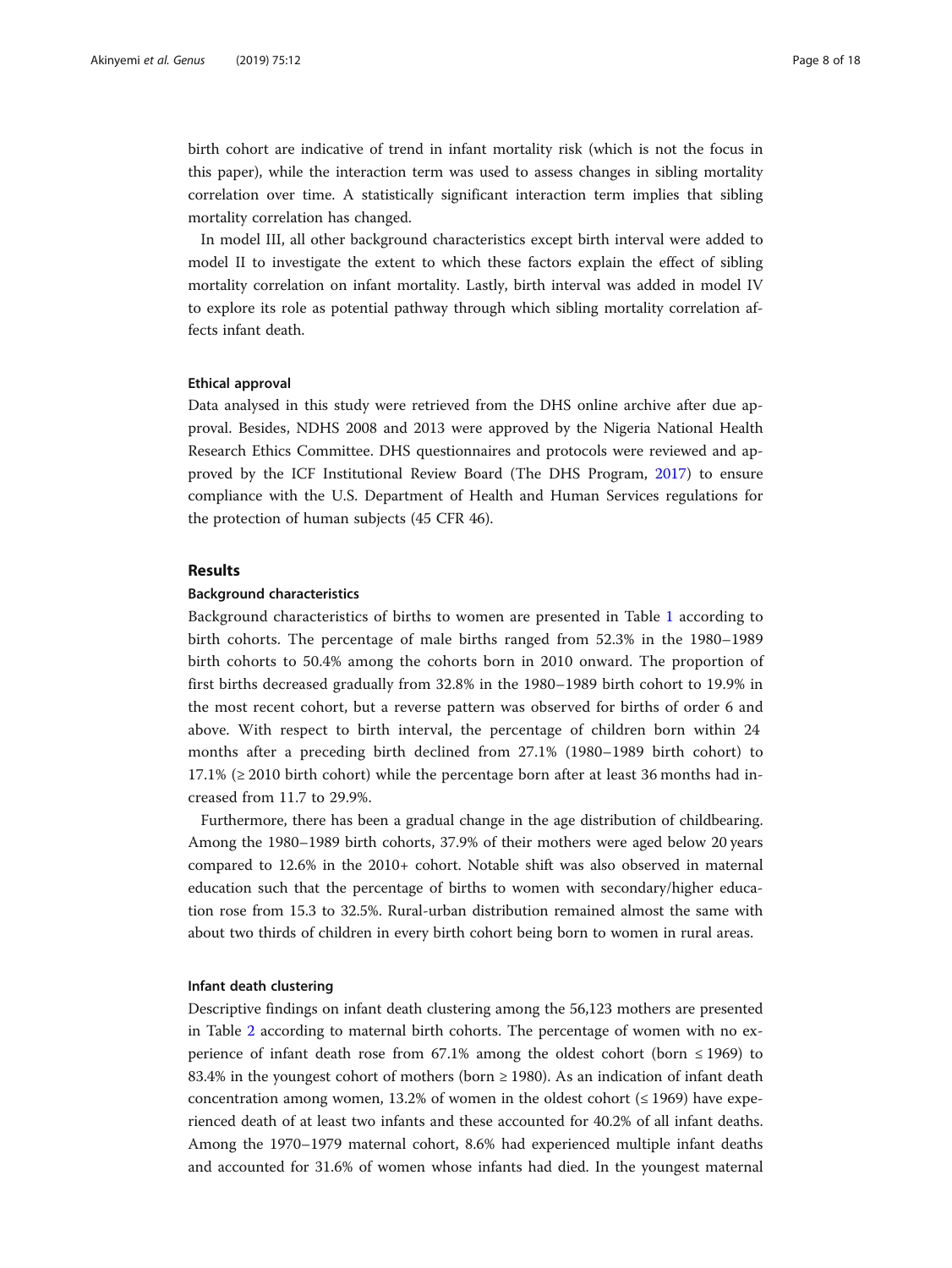| Variables                  | <b>Table 1</b> Dackground Characteristics of Differs, Higena, 1900–2015<br>Birth cohorts |                             |                              |                               |  |  |  |
|----------------------------|------------------------------------------------------------------------------------------|-----------------------------|------------------------------|-------------------------------|--|--|--|
|                            | 1980-1989<br>$(n = 30,330)$                                                              | 1990-1999<br>$(n = 74,211)$ | 2000-2009<br>$(n = 106,478)$ | $\geq 2010$<br>$(n = 21,071)$ |  |  |  |
| Child-related variables    |                                                                                          |                             |                              |                               |  |  |  |
| Male sex                   | 52.3                                                                                     | 51.3                        | 51.0                         | 50.4                          |  |  |  |
| Birth order                |                                                                                          |                             |                              |                               |  |  |  |
| $\mathbf{1}$               | 32.8                                                                                     | 23.7                        | 20.3                         | 19.9                          |  |  |  |
| $2 - 3$                    | 41.7                                                                                     | 36.0                        | 33.6                         | 32.4                          |  |  |  |
| $4 - 5$                    | 18.2                                                                                     | 22.2                        | 23.2                         | 23.1                          |  |  |  |
| $6+$                       | 7.4                                                                                      | 18.1                        | 22.9                         | 24.7                          |  |  |  |
| Birth interval             |                                                                                          |                             |                              |                               |  |  |  |
| First born                 | 32.8                                                                                     | 23.7                        | 20.3                         | 19.9                          |  |  |  |
| < 24                       | 27.1                                                                                     | 26.1                        | 23.8                         | 17.1                          |  |  |  |
| $24 - 36$                  | 28.5                                                                                     | 30.5                        | 31.9                         | 33.2                          |  |  |  |
| > 36                       | 11.7                                                                                     | 19.6                        | 24.0                         | 29.9                          |  |  |  |
| Maternal variables         |                                                                                          |                             |                              |                               |  |  |  |
| Age at child's birth       |                                                                                          |                             |                              |                               |  |  |  |
| < 20                       | 37.9                                                                                     | 21.4                        | 16.0                         | 12.6                          |  |  |  |
| $20 - 34$                  | 61.9                                                                                     | 73.5                        | 69.5                         | 70.3                          |  |  |  |
| $\geq 35$                  | 0.2                                                                                      | 5.1                         | 14.5                         | 17.1                          |  |  |  |
| Education                  |                                                                                          |                             |                              |                               |  |  |  |
| None                       | 59.9                                                                                     | 54.5                        | 51.4                         | 48.9                          |  |  |  |
| Primary                    | 24.8                                                                                     | 24.7                        | 22.5                         | 18.6                          |  |  |  |
| Secondary/higher           | 15.3                                                                                     | 20.8                        | 26.0                         | 32.5                          |  |  |  |
| Household wealth quintile  |                                                                                          |                             |                              |                               |  |  |  |
| Poorest                    | 24.4                                                                                     | 25.0                        | 24.9                         | 23.4                          |  |  |  |
| Poorer                     | 22.4                                                                                     | 22.8                        | 23.2                         | 23.3                          |  |  |  |
| Middle                     | 21.0                                                                                     | 20.3                        | 19.1                         | 18.9                          |  |  |  |
| Richer                     | 18.4                                                                                     | 17.6                        | 17.3                         | 17.7                          |  |  |  |
| Richest                    | 13.8                                                                                     | 14.4                        | 15.5                         | 16.7                          |  |  |  |
| Religion                   |                                                                                          |                             |                              |                               |  |  |  |
| Christianity               | 39.3                                                                                     | 38.2                        | 37.3                         | 36.4                          |  |  |  |
| Islam                      | 46.3                                                                                     | 51.0                        | 58.1                         | 62.1                          |  |  |  |
| Others                     | 14.4                                                                                     | 10.8                        | 4.6                          | 1.5                           |  |  |  |
| Type of place of residence |                                                                                          |                             |                              |                               |  |  |  |
| Rural                      | 31.1                                                                                     | 30.8                        | 31.4                         | 34.6                          |  |  |  |
| Urban                      | 68.8                                                                                     | 69.2                        | 68.6                         | 65.4                          |  |  |  |
| Region                     |                                                                                          |                             |                              |                               |  |  |  |
| North Central              | 16.6                                                                                     | 17.5                        | 17.5                         | 17.3                          |  |  |  |
| North East                 | 34.5                                                                                     | 35.1                        | 35.9                         | 37.5                          |  |  |  |
| North West                 | 12.0                                                                                     | 13.2                        | 13.6                         | 13.7                          |  |  |  |
| South East                 | 10.4                                                                                     | 9.4                         | 8.6                          | 8.9                           |  |  |  |
| South South                | 14.4                                                                                     | 11.7                        | 10.7                         | 9.4                           |  |  |  |
| South West                 | 12.0                                                                                     | 13.1                        | 13.8                         | 13.2                          |  |  |  |

<span id="page-8-0"></span>Table 1 Background characteristics of births, Nigeria, 1980–2013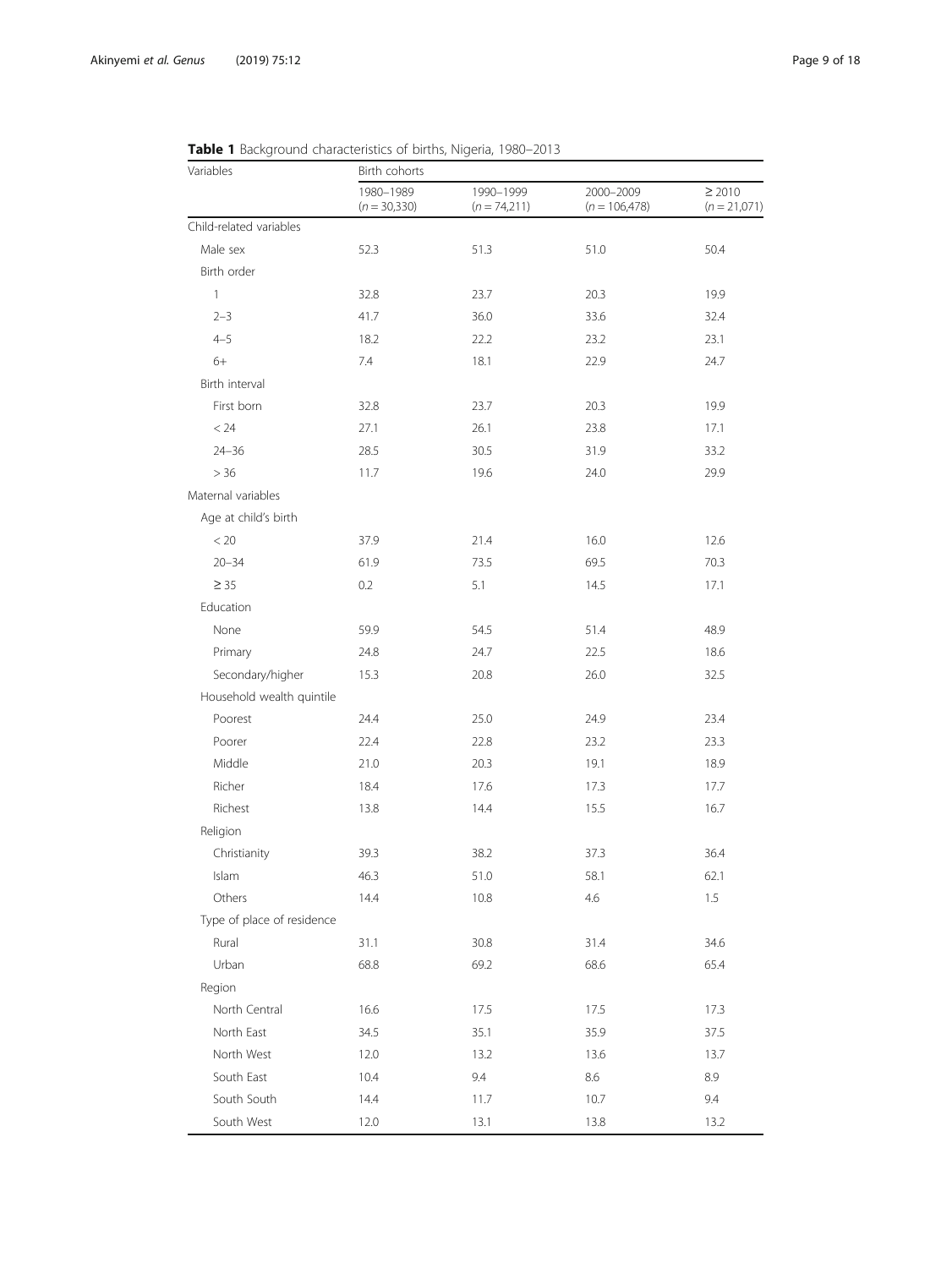| No. of<br>infant<br>deaths | Maternal cohorts |                                 |                  |                                 |                  |                                 |  |
|----------------------------|------------------|---------------------------------|------------------|---------------------------------|------------------|---------------------------------|--|
|                            | $\leq 1969$      |                                 | 1970-1979        |                                 |                  | $\geq 1980$                     |  |
|                            | All<br>women (%) | Women with<br>infant deaths (%) | All<br>women (%) | Women with<br>infant deaths (%) | All<br>women (%) | Women with<br>infant deaths (%) |  |
| $\overline{0}$             | 67.1             |                                 | 72.9             |                                 | 83.4             |                                 |  |
| 1                          | 19.7             | 59.8                            | 18.5             | 68.4                            | 13.3             | 79.7                            |  |
| $\overline{2}$             | 8.1              | 24.5                            | 5.7              | 21.1                            | 2.7              | 16.2                            |  |
| $\overline{3}$             | 3.1              | 9.5                             | 1.8              | 6.7                             | 0.5              | 3.0                             |  |
| $\overline{4}$             | 1.4              | 4.3                             | 0.7              | 2.4                             | 0.1              | 0.8                             |  |
| $5+$                       | 0.6              | 1.9                             | 0.4              | 1.4                             | 0.0              | 0.3                             |  |
| Number                     | 12.529           | 4124                            | 18,495           | 5008                            | 25.099           | 4172                            |  |

<span id="page-9-0"></span>Table 2 Infant death clustering among three maternal cohorts in Nigeria, 1980-2013

cohort ( $\geq$  1980), 3.3% had recorded multiple infant deaths but accounted for 20.3% of all women who had lost infants to death. Overall, there was a notable decline in infant death concentration from the oldest to youngest maternal cohorts.

Figure 1 shows the distribution of infant death clustering across the six geo-political regions in Nigeria. Though death clustering was most prevalent in North East, North West and North Central, it was common in all the other three regions (South East, South South and South West). In addition, the graph also showed that the level of infant death clustering declined over time in all regions.

Table [3](#page-10-0) provides further measures on the contribution of death clustering to infant mortality. To profile the temporal pattern from 1980s till 2010s, results were presented according to child birth cohort. The average partial effect (APE) which represents the excess probability of infant death given that the immediate preceding child also died in infancy declined from 0.17 in 1980–1989 to 0.08 in 2010 onward.

Parameter estimates from the full dynamic random effects model were also used to generate adjusted APE (Table [4](#page-10-0)). The results show that after adjusting for selected observed variables and unobserved heterogeneity, sibling mortality correlation increased the probability of infant death by 0.080 and 0.061 in the 1980–1989 and 2010 birth

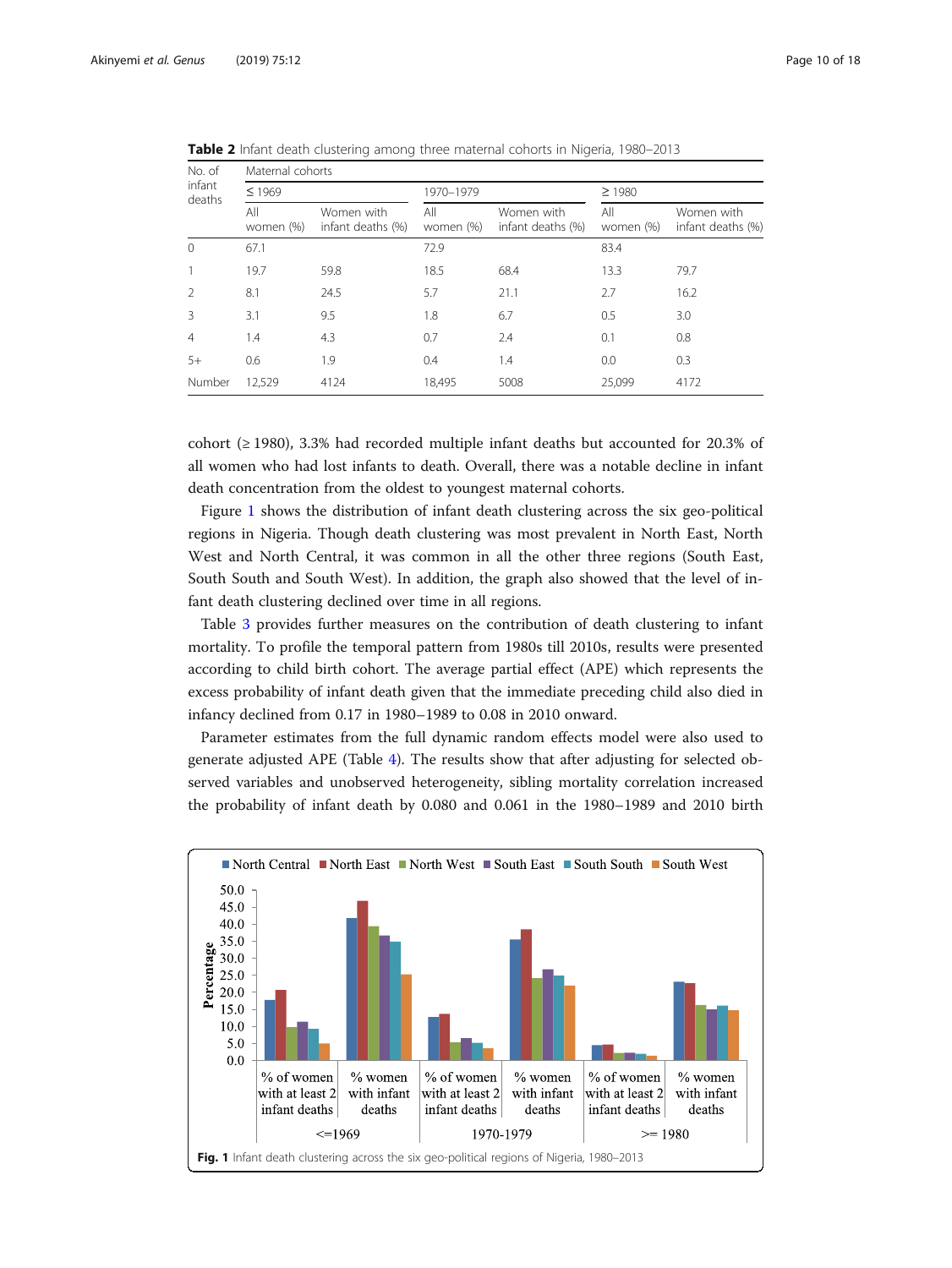| Row<br>no.    | Probabilities                                                                              | Computation                                                                 | 1980–<br>1989<br>$(n=$<br>30,330) | 1990–<br>1999<br>$(n=$<br>74,211) | $2000 -$<br>2009<br>(106478) | $\geq 2010$<br>$(n=$<br>21,071) |
|---------------|--------------------------------------------------------------------------------------------|-----------------------------------------------------------------------------|-----------------------------------|-----------------------------------|------------------------------|---------------------------------|
|               | Probability of infant death<br>conditional on death of the<br>preceding sibling $(p_1)$    | Obtained from the life table<br>technique using the Kaplan-<br>Meier method | 0.2435                            | 0.247                             | 0.1982                       | 0.1262                          |
| $\mathcal{P}$ | Probability of infant death<br>conditional on survival of the<br>preceding sibling $(p_0)$ | Obtained from the life table<br>technique using the Kaplan-<br>Meier method | 0.0763                            | 0.0752                            | 0.0643                       | 0.0499                          |
|               | Average partial effect $(p_1 - p_0)$                                                       | Row $1 - row 2$                                                             | 0.16/2                            | 0.1718                            | 01339                        | 0.0763                          |

<span id="page-10-0"></span>Table 3 Unadjusted average partial effect of sibling mortality correlation on probability of infant death in Nigeria, 1980–2013

cohorts respectively. In other words, with death of the preceding child, the infant mortality level was higher by 61 deaths per 1000 live births among children in the 2010 birth cohorts. The percentage of infant death explained by sibling mortality correlation ranged from 48.1% in 1980–1989 birth cohort to 79.9% in the 2010–2013 birth cohort.

Detailed results from models based on full birth history for 1980–2013 are presented in Table [5.](#page-11-0) The coefficient for death of the preceding child was positive and statistically significant in all four models which showed that the risk of infant death was significantly higher when the immediate preceding child also died during infancy (effect of sibling mortality correlation). In model II, the coefficient of interaction term for death of the preceding child and child birth cohort was negative and statistically significant. This is an indication that the effect of death of the preceding child (sibling mortality correlation) had declined over time.

Changes in the coefficient for death of the preceding child between model II and model III showed that the adjusted variables partly explained the effect of sibling mortality correlation which remained statistically significant. The percentage change in the coefficient of death of the preceding child between model II and model IV was 10%. Both birth interval and death of the preceding child remained statistically significant as determinants of infant death. The effects of other variables such as male sex, birth order, maternal education and age at child's birth maintained their expected direction

| Row<br>no.     | Probabilities                                                                                                                      | Computation                                                                                                                                 | 1980-<br>1989<br>$(n=$<br>30,330) | $1990 -$<br>1999<br>$(n=$<br>74,211) | $2000 -$<br>2009<br>$(n=$<br>106,478) | $\geq 2010$<br>$(n=$<br>21,071) |
|----------------|------------------------------------------------------------------------------------------------------------------------------------|---------------------------------------------------------------------------------------------------------------------------------------------|-----------------------------------|--------------------------------------|---------------------------------------|---------------------------------|
|                | Predicted probability of infant<br>death conditional on death of<br>the preceding sibling excluding<br>the first births $(p_1)$    | Conditional on the death of the<br>preceding sibling; this was<br>obtained from the probabilities<br>predicted using model<br>parameters    | 0.1658                            | 0.166                                | 0.1406                                | 0.0929                          |
| $\mathfrak{D}$ | Predicted probability of infant<br>death conditional on survival of<br>the preceding sibling excluding<br>the first births $(p_0)$ | Conditional on the survival of<br>the preceding sibling; this was<br>obtained from the probabilities<br>predicted using model<br>parameters | 0.0854                            | 0.0849                               | 0.0664                                | 0.0319                          |
| 3              | Adjusted APE [excluding first<br>births] $(p_1 - p_0)$                                                                             | Row $2 - row 1$                                                                                                                             | 0.0804                            | 0.0811                               | 0.0742                                | 0.061                           |
| 4              | % infant death explained by<br>clustering                                                                                          | (Row 3/row 3 Table $3 \times 100$                                                                                                           | 48.1                              | 47.2                                 | 55.4                                  | 79.9                            |

| <b>Table 4</b> Adjusted contribution of death clustering to infant mortality in Nigeria, 1980–2013 |  |  |  |  |
|----------------------------------------------------------------------------------------------------|--|--|--|--|
|----------------------------------------------------------------------------------------------------|--|--|--|--|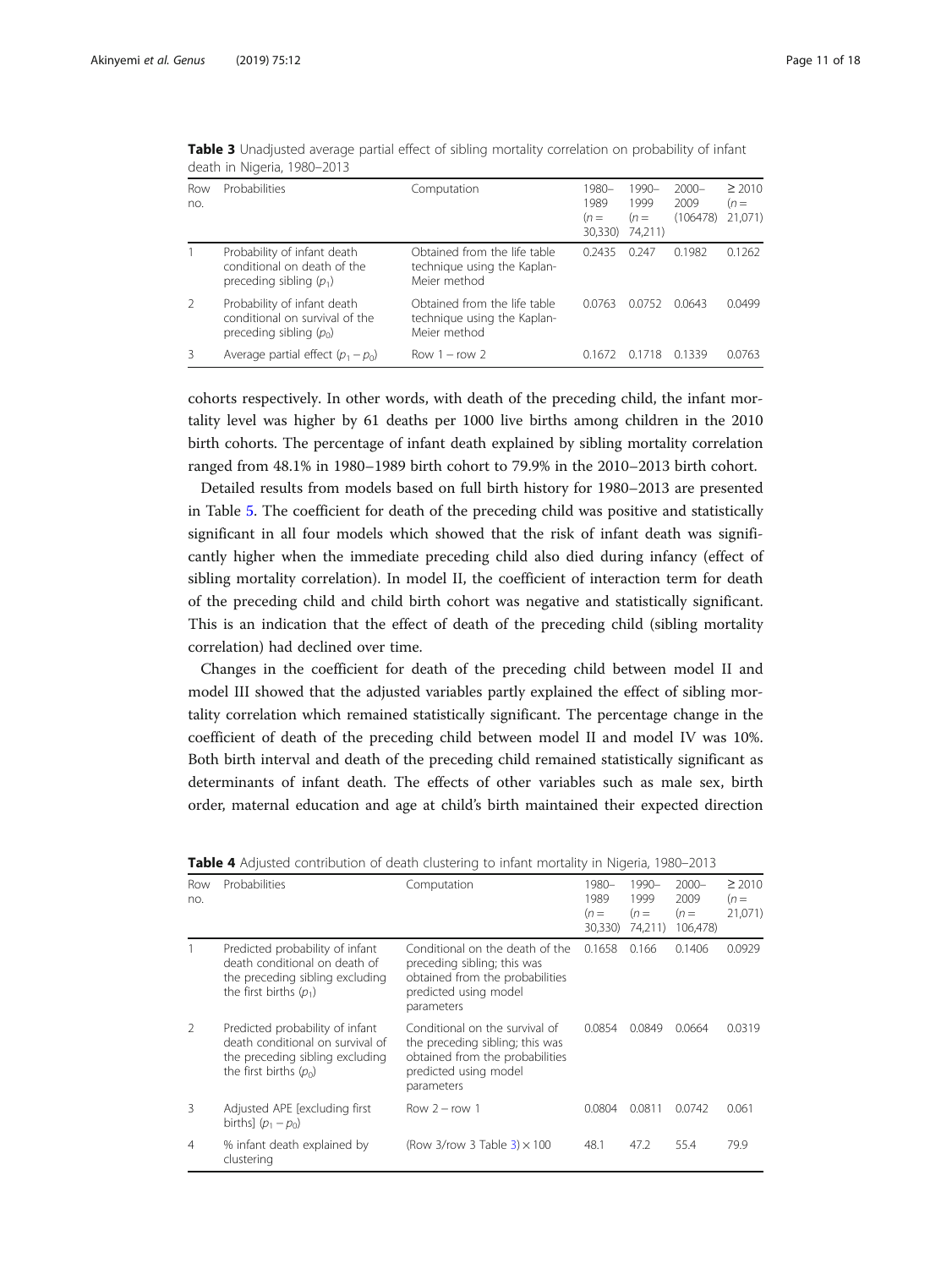|                                                         |                        | Coefficients (standard error) |                           |                           |
|---------------------------------------------------------|------------------------|-------------------------------|---------------------------|---------------------------|
|                                                         | Model I                | Model II                      | Model III                 | Model IV                  |
| Child-related variables                                 |                        |                               |                           |                           |
| Death of preceding child, $\gamma$ (SE)                 | 0.4859<br>$(0.0159)^*$ | 0.7069<br>$(0.0423)^*$        | 0.6773<br>$(0.0423)^*$    | 0.6318<br>$(0.0426)$ *    |
| Child birth cohort                                      |                        |                               |                           |                           |
| 1980-1989 (ref)                                         |                        |                               |                           |                           |
| 1990-1999                                               |                        | 0.0214<br>(0.0166)            | 0.00913<br>(0.0183)       | 0.0513<br>$(0.0185)^*$    |
| 2000-2009                                               |                        | $-0.0664$<br>$(0.0170)$ *     | $-0.0903$<br>$(0.0233)^*$ | $-0.0135$<br>(0.0236)     |
| $\geq 2010$                                             |                        | $-0.2342$<br>$(0.0239)*$      | $-0.2538$<br>$(0.0319)^*$ | $-0.1235$<br>$(0.0324)$ * |
| Interaction term                                        |                        |                               |                           |                           |
| Death of preceding child $\times$ child birth<br>cohort |                        | $-0.0932$<br>$(0.0163)^*$     | $-0.0886$<br>$(0.0163)^*$ | $-0.0999$<br>$(0.0164)^*$ |
| Male sex                                                |                        |                               | 0.0832<br>$(0.0094)$ *    | 0.0832<br>$(0.0095)^*$    |
| Birth order                                             |                        |                               |                           |                           |
| $1$ (ref)                                               |                        |                               |                           |                           |
| $2 - 3$                                                 |                        |                               | $-0.1846$<br>$(0.0146)^*$ | $-0.1329$<br>$(0.0148)^*$ |
| $4 - 5$                                                 |                        |                               | $-0.0979$<br>$(0.0134)^*$ | $-0.0729$<br>$(0.0136)^*$ |
| $6+$                                                    |                        |                               |                           |                           |
| Birth interval                                          |                        |                               |                           |                           |
| < 24                                                    |                        |                               |                           | 0.4681<br>$(0.0137)^*$    |
| $24 - 36$                                               |                        |                               |                           | 0.2434<br>$(0.0133)^*$    |
| $>$ 36 (ref)                                            |                        |                               |                           |                           |
| Maternal variables                                      |                        |                               |                           |                           |
| Age at child's birth                                    |                        |                               |                           |                           |
| $<$ 20 (ref)                                            |                        |                               |                           |                           |
| $20 - 34$                                               |                        |                               | $-0.1836$<br>$(0.0169)^*$ | $-0.1267$<br>$(0.0170)$ * |
| $\geq 35$                                               |                        |                               | $-0.1620$<br>$(0.0258)*$  | $-0.0582$<br>$(0.0261)^*$ |
| Education                                               |                        |                               |                           |                           |
| None (ref)                                              |                        |                               |                           |                           |
| Primary                                                 |                        |                               | $-0.0323$<br>$(0.0149)^*$ | $-0.0299$<br>$(0.0149)^*$ |
| Secondary/higher                                        |                        |                               | $-0.0516$<br>$(0.0189)*$  | $-0.0526$<br>$(0.0191)^*$ |
| Household wealth quintile                               |                        |                               |                           |                           |
| Poorest (ref)                                           |                        |                               |                           |                           |
| Poorer                                                  |                        |                               | $-0.0021$<br>$(0.0138)^*$ | $-0.0043$<br>$(0.0139)*$  |
| Middle                                                  |                        |                               | $-0.1226$<br>$(0.0162)^*$ | $-0.1201$<br>$(0.0164)^*$ |
| Richer                                                  |                        |                               | $-0.1459$                 | $-0.1420$                 |

<span id="page-11-0"></span>

| Table 5 Results from dynamic random effects models for infant mortality, Nigeria, 1980–2013 |  |
|---------------------------------------------------------------------------------------------|--|
|---------------------------------------------------------------------------------------------|--|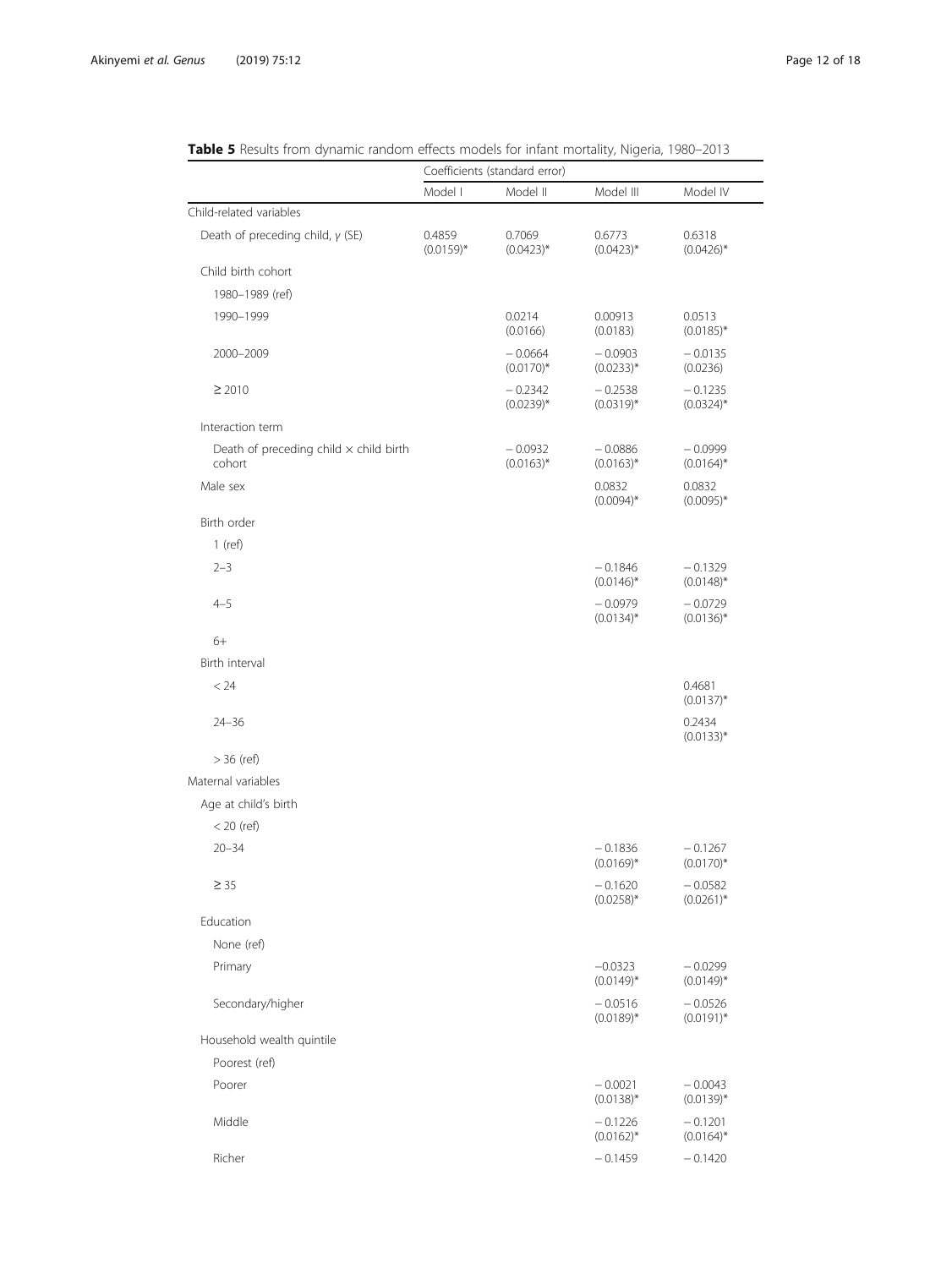|                                 | Coefficients (standard error) |                        |                           |                           |  |  |
|---------------------------------|-------------------------------|------------------------|---------------------------|---------------------------|--|--|
|                                 | Model I                       | Model II               | Model III                 | Model IV                  |  |  |
|                                 |                               |                        | $(0.0194)$ *              | $(0.0195)^*$              |  |  |
| Richest                         |                               |                        | $-0.2122$<br>$(0.0253)*$  | $-0.2129$<br>$(0.0255)^*$ |  |  |
| Religion                        |                               |                        |                           |                           |  |  |
| Christianity                    |                               |                        | $-0.0589$<br>$(0.0219)*$  | $-0.0657$<br>$(0.0221)^*$ |  |  |
| Islam                           |                               |                        | $-0.0728$<br>$(0.0192)^*$ | $-0.0866$<br>$(0.0194)$ * |  |  |
| Others (ref)                    |                               |                        |                           |                           |  |  |
| Type of place of residence      |                               |                        |                           |                           |  |  |
| Rural                           |                               |                        | 0.0339<br>$(0.0141)^*$    | 0.0329<br>$(0.0142)^*$    |  |  |
| Urban (ref)                     |                               |                        |                           |                           |  |  |
| Region                          |                               |                        |                           |                           |  |  |
| North Central                   |                               |                        | $-0.0358$<br>(0.0226)     | $-0.0529$<br>$(0.0229)$ * |  |  |
| North East                      |                               |                        | 0.0644<br>$(0.0266)^*$    | 0.0269<br>(0.0229)        |  |  |
| North West                      |                               |                        | 0.0792<br>$(0.0225)$ *    | 0.0456<br>$(0.0228)*$     |  |  |
| South East                      |                               |                        | 0.1067<br>$(0.0247)^*$    | 0.0573<br>$(0.0249)^*$    |  |  |
| South South                     |                               |                        | 0.0297<br>$(0.0240)$ *    | 0.0052<br>(0.0242)        |  |  |
| South West (ref)                |                               |                        |                           |                           |  |  |
| Other model parameters          |                               |                        |                           |                           |  |  |
| $\theta$ (SE)                   | 0.8939<br>$(0.0708)^*$        | 0.8691<br>$(0.0698)$ * | 0.9169<br>$(0.0807)^*$    | 0.9133<br>$(0.0807)^*$    |  |  |
| Family-level heterogeneity (SE) | 0.1246<br>$(0.0065)$ *        | 0.1257<br>$(0.0067)$ * | 0.1116<br>$(0.0068)$ *    | 0.1126<br>$(0.0069)$ *    |  |  |
| Log-likelihood                  | $-64,816.322$                 | $-64,666.778$          | $-64,145.23$              | $-63,508.255$             |  |  |

| Table 5 Results from dynamic random effects models for infant mortality, Nigeria, 1980–2013 |  |  |  |  |
|---------------------------------------------------------------------------------------------|--|--|--|--|
| (Continued)                                                                                 |  |  |  |  |

 $*$ *p* < 0.05

which is well known in the literature. The results for unobserved heterogeneity also retained their statistical significance in all the models.

# **Discussion**

Infant death clustering or concentration of infant death in certain women has the potential to slow down the desired progress in child survival. Although not a new phenomenon, methodological advancement has made it possible to clearly demonstrate that infant death clustering is different from unobserved heterogeneity. Apart from monitoring the reduction of childhood mortality levels, it is also necessary to pay attention to death clustering. Using birth history data from four DHSs in Nigeria, this study was conducted to contribute evidence in this regard.

Infant death clustering was found to be prevalent in Nigeria. The degree of child death clustering found in this study is higher than observed in other countries such as Kenya (Omariba et al., [2008\)](#page-16-0), Bangladesh (Saha & van Soest, [2011](#page-16-0)) and India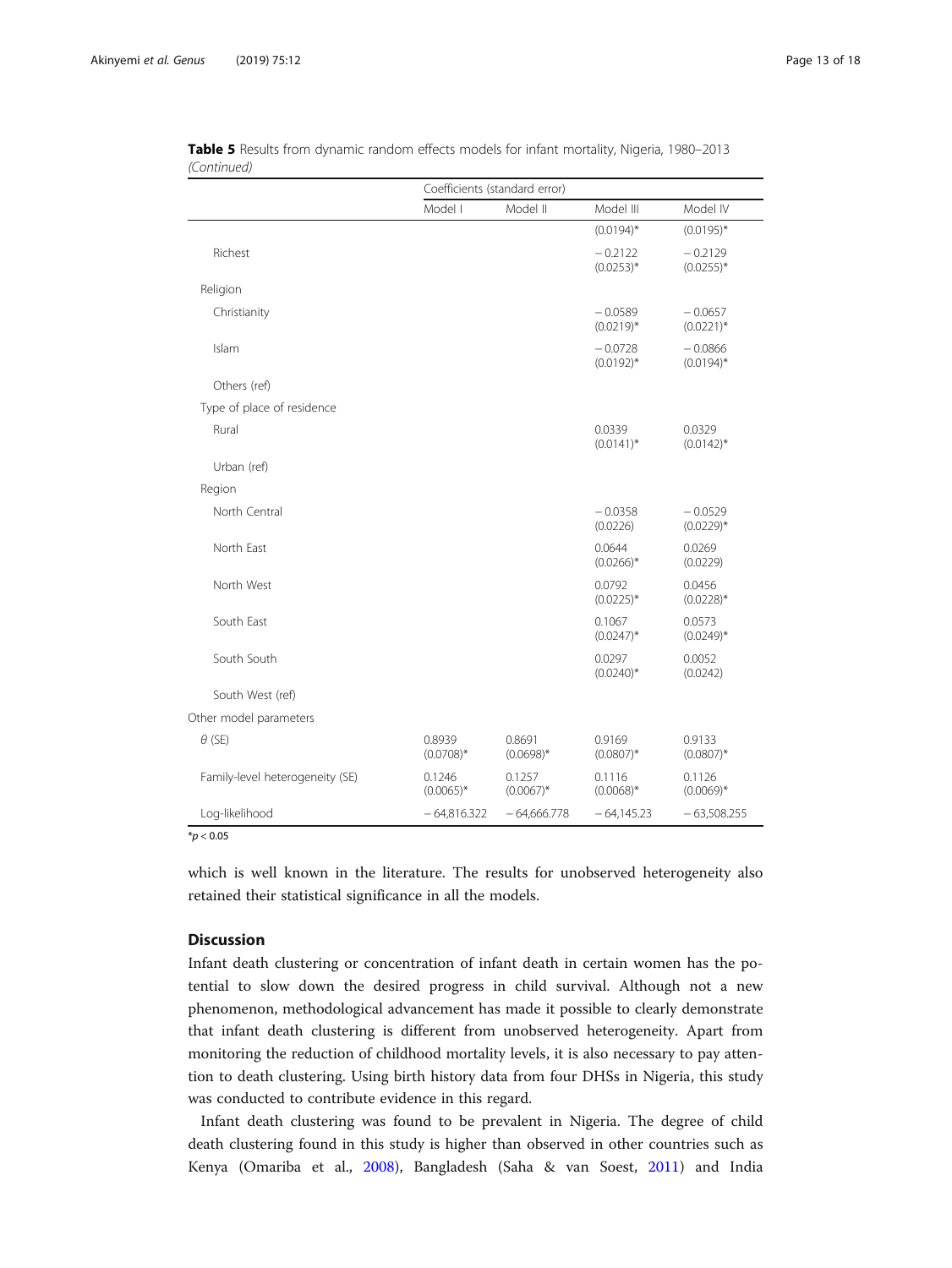(Arulampalam & Bhalotra, [2008](#page-16-0)). This is not surprising given the fact that both fertility and child mortality levels in Nigeria are higher than these countries. Since there is evidence that childhood mortality levels are higher in countries with higher fertility (Silva, [2012](#page-16-0)), the same pattern may have been mirrored in the level of infant death clustering. Furthermore, results for different maternal cohorts suggest that the general level of infant death clustering in Nigeria has declined over time. This pattern is consistent with prior evidence across several countries in SSA which showed that childhood death clustering reduced with mortality levels (Kuate-Defo & Diallo, [2002](#page-16-0)). Further exploration of infant death clustering patterns revealed that though the magnitudes differ, the phenomenon is present across the six geo-political regions. This agrees with a previous study which showed that determinants of childhood mortality are virtually the same across the different regions in Nigeria (Akinyemi et al., [2015](#page-15-0)).

The results confirmed that death clustering (as indicated by sibling mortality correlation) is a major contributor to overall levels of infant mortality. In fact, the percentage of infant death explained by clustering in Nigeria was found greater than that obtained in Kenya (40%) and India (15%). Besides, in conformity with the existing literature (Arulampalam & Bhalotra, [2008](#page-16-0); Saha & van Soest, [2011](#page-16-0)), the effect of sibling mortality correlation remained statistically significant even after observed and unobserved variables (heterogeneity) have been controlled. Although birth interval partly explained the effect of sibling mortality correlation, however, both factors remained statistically significant in the full model. Death of an immediate preceding child could shorten the length of postpartum amenorrhea due to cessation of breastfeeding, thereby making a woman become pregnant within a shorter interval. This explanation was termed "fecundity hypothesis" by Arulampalam et al. (Arulampalam & Bhalotra, [2006](#page-16-0)). Death of the preceding child could also trigger what is known as the replacement effect (Rutstein & Winter, [2014\)](#page-16-0) which implied that a woman intentionally makes effort to replace a dead child notwithstanding the prevailing circumstances that led to his/her death. Exploration of the replacement effect will require detailed analysis of contraceptive use history in the inter-birth periods. Unfortunately, such data are not available in the Nigeria DHS.

Although sibling mortality correlation was found to have decreased over time, its contribution to infant death rose from 55.4% in the 2000–2009 child cohort to 79.9% in the most recent cohort (2010). This shows a distinction between the magnitude and impact of death clustering on infant mortality levels. A substantial impact of sibling mortality correlation as found in this study is a re-awakening on the urgent need to prevent infant death to forestall the risk it constitutes for the survival of succeeding births. It also underscores how infant death clustering could be triggered by the death of a child. In addition, increased impact of sibling mortality correlation may also be related to the poor state of maternal and child healthcare utilisation in the country (Winter et al., [2016\)](#page-17-0). Death clustering was almost non-existent in a rural area of Bangladesh where health service coverage was optimal (Saha & van Soest, [2011](#page-16-0)). Investigation of the maternal and child healthcare continuum in Nigeria revealed that the level of dropout at different stages is very high (Akinyemi, Afolabi, & Awolude, [2016](#page-16-0)). This can no doubt contribute to the persistence of infant death clustering.

A significant net effect of sibling mortality correlation after adjustment for birth interval, background socio-demographic characteristics and unobserved heterogeneity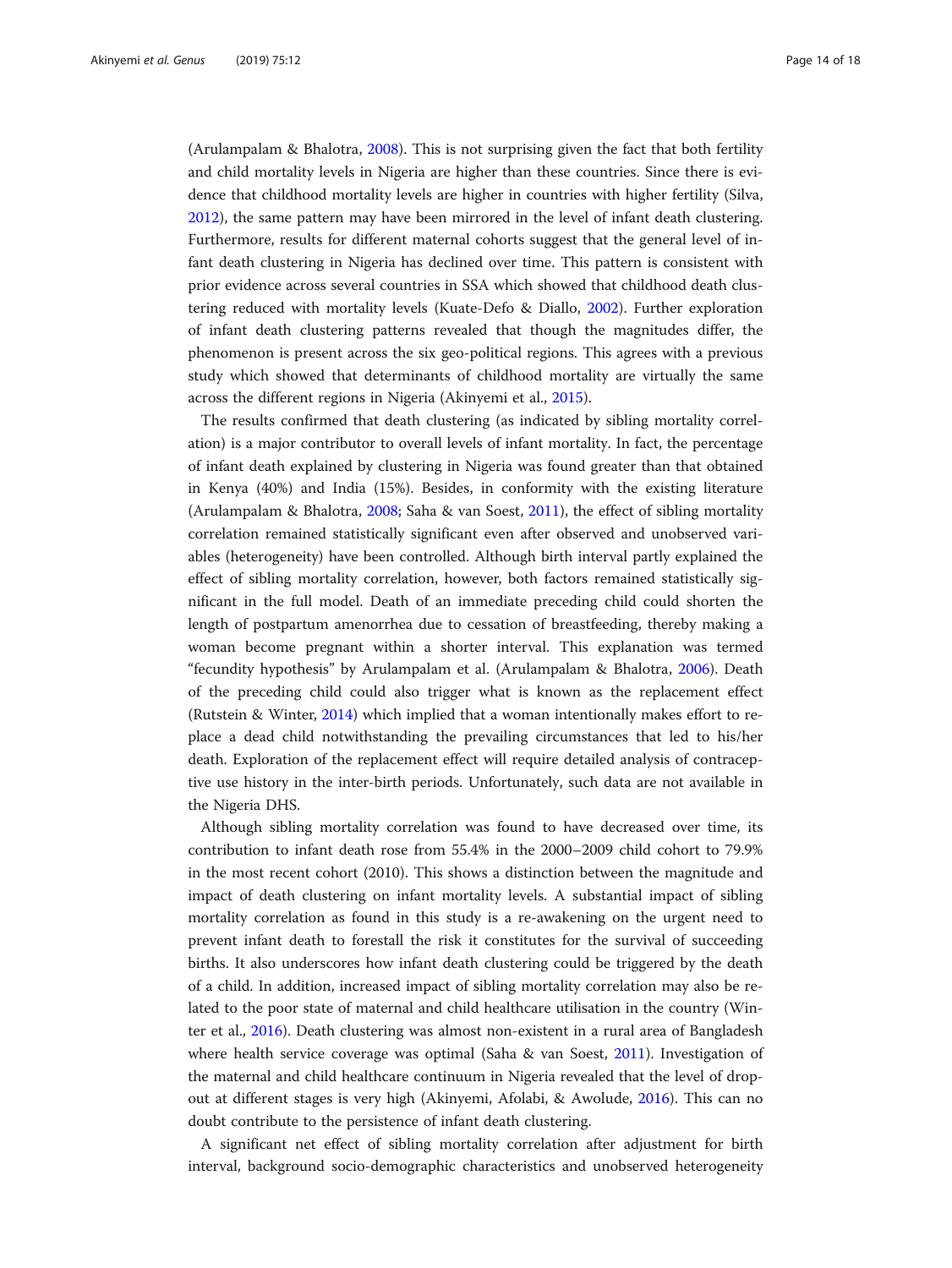implied that apart from the fecundity hypothesis, other processes or factors may be involved. Child healthcare practices, environmental and heredity cannot be ruled out. Recent empirical evidence on the causes of childhood deaths in Nigeria showed that sepsis, birth injury and pneumonia are prevalent (Adewemimo et al., [2017\)](#page-15-0). Incidentally, data from the NDHS also revealed that coverage of medical treatment for fever and symptoms of acute respiratory tract infections remained stagnated at low levels between 2003 and 2013 (Winter et al., [2016\)](#page-17-0). Without sustained improvement in maternal and child healthcare utilisation, infant death clustering might remain high and eventually slow down the progress desired for child survival.

An obvious limitation in this study stems from the fact that there was no data to permit exploration of other possible explanations for sibling mortality correlation. Such unobserved factors include maternal knowledge and competence in child care, cultural and environmental factors and other biological/genetic factors. Although our analytical method aptly captured these as unobserved heterogeneity, proper identification of the effects of these factors in child health and survival would need further research. Also, some variables such as maternal and childcare utilisation were not controlled in the analysis. These variables were not captured in the cross-sectional DHS birth histories. Although analysis could have been restricted to 5-year birth history so that some of these variables can be included in the models, this would have made it difficult to properly explore the temporal pattern in death clustering because the data would have covered only 5 years.

Another source of limitation is the non-availability of time-varying covariates in the DHS data. For example, mothers might have migrated from rural to urban areas during the course of child bearing. Change in place of residence poses different risks to child survival. Also, children born to a woman might have different fathers as union instability and remarriage is common (Isiugo-Abanihe, [1998\)](#page-16-0). Many of these time-varying characteristics could not be adjusted. Rather, they were captured as unobserved heterogeneity for the purpose of statistical efficiency.

# Conclusion

There is a substantial level of infant death clustering in Nigeria. Analysis of birth history data within a space of about three decades (1980–2013) revealed that there has been a little decline over time. Mortality risks shared by infants born to the same mother are a major contributor to death clustering and overall levels of infant mortality. These results have important implications for research, policies and programmes. Beyond the known determinants of childhood mortality, further research needs to unravel the unknown factors driving death concentration in certain women. By implication, it has become imperative to understand the steps or actions taken by parents and especially women to prevent repeated child deaths. To unravel these, longitudinal studies using a mix of data collection methodologies would be necessary.

A slow decline of infant death clustering throws up a new challenge to child survival programmes. If death clustering should remain stagnated, it means that inequity in child health and survival will persist and a stage would be reached that further decline in childhood mortality becomes difficult. This definitely negates the current sustainable development goal whose overarching intention is to "live no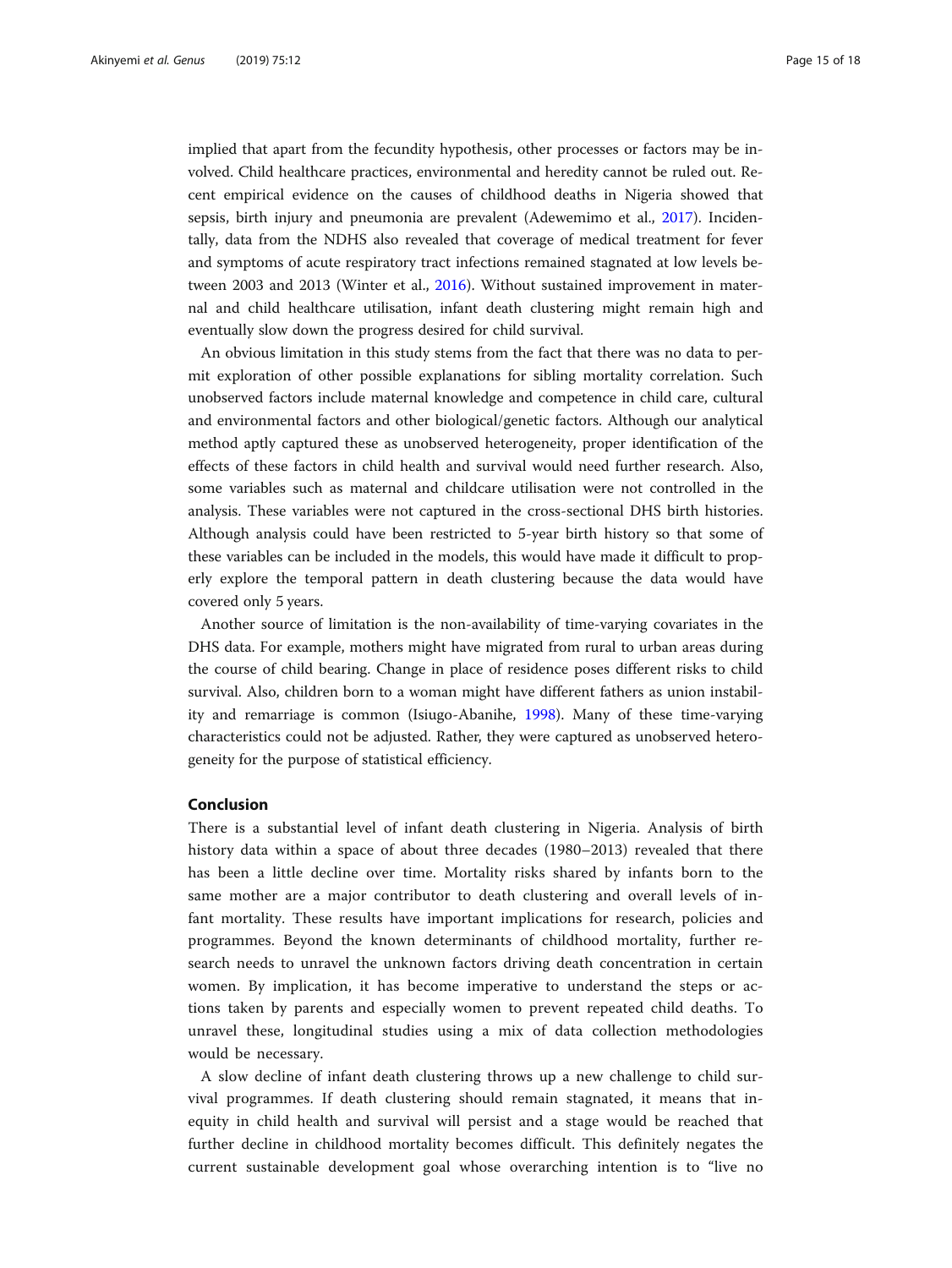<span id="page-15-0"></span>one behind" (WHO, [2015\)](#page-17-0). It is therefore important to continue to prevent child deaths and if a woman ever experiences a child loss, repeat occurrence should be prevented. Advocacy programmes could sensitise the population on the need for extra efforts to ensure that women with experience of infant death be supported to avoid a recurrence. Adequate coverage and uptake of maternal and child healthcare services is a potential strategy in this regard.

#### Abbreviations

APE: Average Partial Effect; HDSS: Health and Demographic Surveillance System; NDHS: Nigeria Demographic and Health Survey; NPC: National Population Commission, Nigeria

# **Acknowledgements**

We appreciate the DHS program and National Population Commission in Nigeria for granting access to the Nigeria DHS data. A version of this paper was presented at the 2017 International Population Conference in Capetown, South Africa.

#### Funding

This research was supported by the Consortium for Advanced Research Training in Africa (CARTA). CARTA is jointly led by the African Population and Health Research Center and the University of the Witwatersrand and funded by the Wellcome Trust (UK) (Grant No: 087547/Z/08/Z), the Carnegie Corporation of New York (Grant No--B 8606.R02), Sida (Grant No:54100029) The statements made and views expressed are solely the responsibility of the authors. The funders did not play any role in the design of the study, retrieval, analysis, and interpretation of data and in writing the manuscript.

#### Availability of data and materials

The dataset(s) supporting the conclusions of this article is(are) available in the online DHS archive [\[https://dhsprogram.](https://dhsprogram.com/data/available-datasets.cfm) [com/data/available-datasets.cfm](https://dhsprogram.com/data/available-datasets.cfm)]. Permission from the DHS program is required to access the data.

#### Authors' contributions

JOA contributed to the conceptualisation and study design, analysis and interpretation and drafting of the manuscript. COO, OOB and BMG contributed to the interpretation of results and revision of intellectual content. All authors read and approved the final manuscript.

#### Competing interests

The authors declare that they have no competing interests.

### Publisher's Note

Springer Nature remains neutral with regard to jurisdictional claims in published maps and institutional affiliations.

## Author details

<sup>1</sup>Demography and Population Studies Programme, Schools of Public Health and Social Sciences, University of the Witwatersrand, Johannesburg, South Africa. <sup>2</sup>Department of Epidemiology and Medical Statistics, Faculty of Public Health, College of Medicine, University of Ibadan, Ibadan, Nigeria. <sup>3</sup>Department of Demography and Social Statistics, Faculty of Social Sciences, Obafemi Awolowo University, Ile-Ife, Nigeria.

# Received: 21 November 2017 Accepted: 12 March 2019 Published online: 03 April 2019

#### References

- Adedini, S. A., Odimegwu, C., Imasiku, E. N., & Ononokpono, D. N. (2014a). Ethnic differentials in under-five mortality in Nigeria. Ethnicity and Health, 20(2), 145–162. [https://doi.org/10.1080/13557858.2014.890599.](https://doi.org/10.1080/13557858.2014.890599)
- Adedini, S. A., Odimegwu, C., Imasiku, E. N., Ononokpono, D. N., & Ibisomi, L. (2014b). Regional variations in infant and child mortality in Nigeria: A multilevel analysis. Journal of Biosocial Science, 47(2), 165–187. [https://doi.org/10.1017/](https://doi.org/10.1017/s0021932013000734) [s0021932013000734.](https://doi.org/10.1017/s0021932013000734)
- Adewemimo, A., Kalter, H. D., Perin, J., Koffi, A. K., Quinley, J., & Black, R. E. (2017). Direct estimates of cause-specific mortality fractions and rates of under-five deaths in the northern and southern regions of Nigeria by verbal autopsy interview. PLoS One, 12(5), e0178129. [https://doi.org/10.1371/journal.pone.0178129.](https://doi.org/10.1371/journal.pone.0178129)
- Adjuik, M., Kanyomse, E., Kondayire, F., Wak, G., & Hodgson, A. (2010). Clustering of under-five mortality in the Navrongo HDSS in the Kassena-Nankana District of northern Ghana. Global Health Action, 3. [https://doi.org/10.3402/gha.v3i0.5233.](https://doi.org/10.3402/gha.v3i0.5233)
- Arulampalam, W., and Bhalotra, S. (2006). Sibling Death Clustering in India: State Dependence versus Unobserved Heterogeneity. Journal of the Royal Statistical Society. Series A (Statistics in Society) 169(4), 829-848
- Akinyemi, J. O., Adebowale, A. S., Bamgboye, E. A., & Ayeni, O. (2015). Child survival dynamics in Nigeria: Is the 2006 child health policy target met? Nigerian Journal of Health Sciences, 15(1), 18–26.
- Akinyemi, J. O., Adedini, S. A., Wandera, S. O., & Odimegwu, C. O. (2016). Independent and combined effects of maternal smoking and solid fuel on infant and child mortality in sub-Saharan Africa. Tropical Medicine and International Health, 21(12), 1572–1582. <https://doi.org/10.1111/tmi.12779>.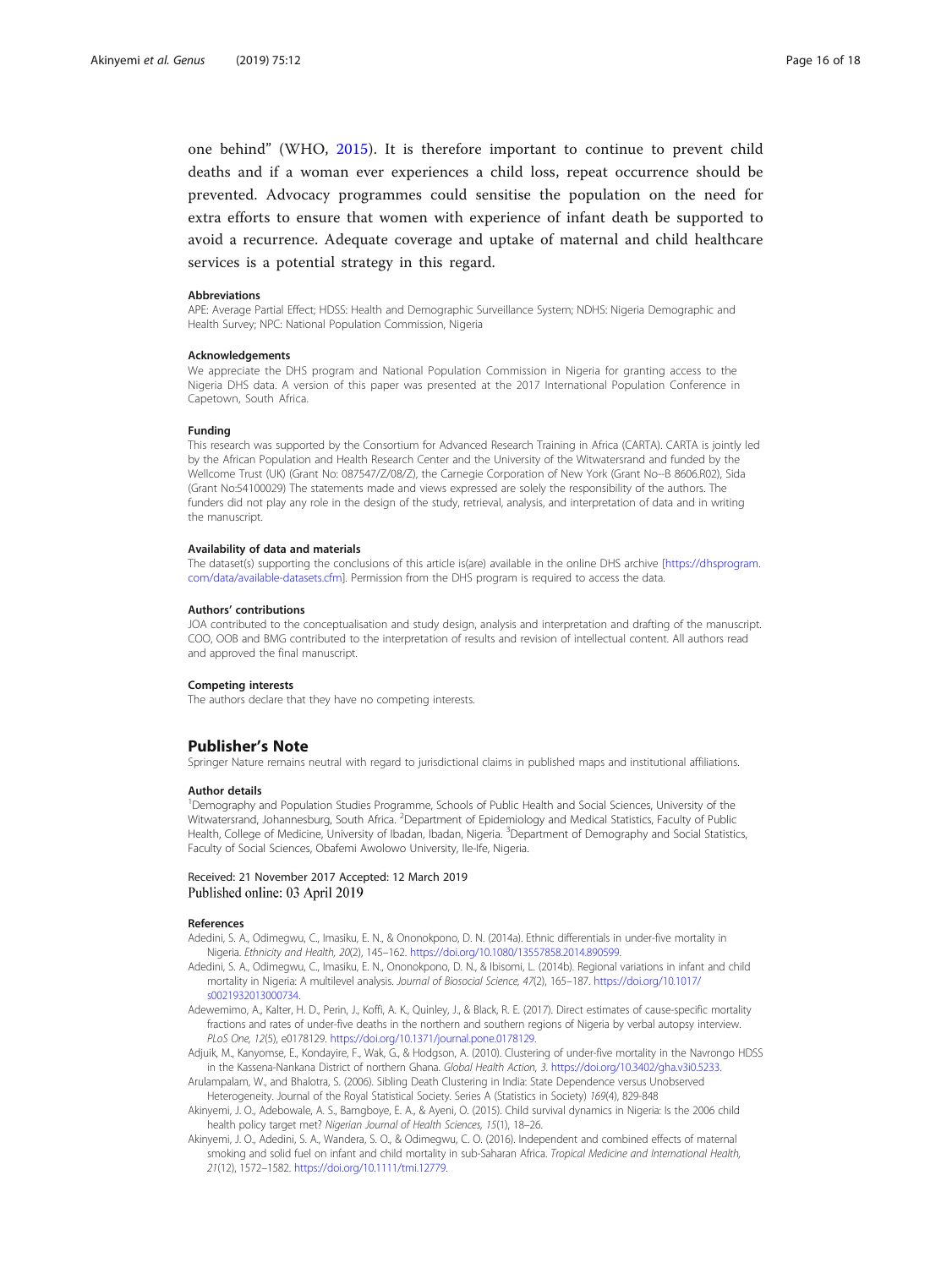<span id="page-16-0"></span>Akinyemi, J. O., Afolabi, R. F., & Awolude, O. A. (2016). Patterns and determinants of dropout from maternity care continuum in Nigeria. BMC Pregnancy and Childbirth, 16(1), 282. [https://doi.org/10.1186/s12884-016-1083-9.](https://doi.org/10.1186/s12884-016-1083-9)

- Akinyemi, J. O., Bamgboye, E. A., & Ayeni, O. (2013). New trends in under-five mortality determinants and their effects on child survival in Nigeria: A review of childhood mortality data from 1990-2008. African Population Studies, 27(1), 25–42. <https://doi.org/10.11564/27-1-5>.
- Alabi, O., Baloye, D., Doctor, H. V., & Oyedokun, O. A. (2016). Spatial analysis of under-five mortality clustering in northern Nigeria: Findings from Nahuche Health and Demographic Surveillance System, Zamfara State. International Journal of Tropical Disease & Health, 15(1), 1–10. <https://doi.org/10.9734/IJTDH/2016/24709>.
- Alabi, O., Oyedokun, O. A., Doctor, H. V., & Adedini, S. A. (2017). Determinants of under-five mortality clustering in a health and demographic surveillance system in Zamfara State, northern Nigeria. African Population Studies, 31(1 Supp), 3344–3355.
- Alkema, L., Kantorova, V., Menozzi, C., & Biddlecom, A. (2013). National, regional, and global rates and trends in contraceptive prevalence and unmet need for family planning between 1990 and 2015: A systematic and comprehensive analysis. Lancet, 381, 1642–1652. [https://doi.org/10.1016/S0140-6736\(12\)62204-1](https://doi.org/10.1016/S0140-6736(12)62204-1).

Antai, D. (2011). Regional inequalities in under-5 mortality in Nigeria: A population-based analysis of individual- and community-level determinants. Population Health Metrics, 9(1), 6. [https://doi.org/10.1186/1478-7954-9-6.](https://doi.org/10.1186/1478-7954-9-6)

- Antai, D., & Antai, J. (2008). Individual- and contextual-level determinants of social inequities in under-five mortality in Nigeria: Differentials by religious affiliation of the mother. World Health and Population, 10(4), 38–52.
- Antai, D., & Moradi, T. (2010). Urban area disadvantage and under-5 mortality in Nigeria: The effect of rapid urbanization. Environmental Health Perspectives, 118(6), 877–883.
- Arulampalam, W., & Bhalotra, S. (2006). Sibling death clustering in India: State dependence versus unobserved heterogeneity. Journal of the Royal Statistical Society: Series A (Statistics in Society), 169(4), 829–848.
- Arulampalam, W., & Bhalotra, S. (2008). The linked survival prospects of siblings: Evidence for the Indian states. Population Studies, 62(2), 171–190.
- Awini, E., Mattah, P., Sankoh, O., & Gyapong, M. (2010). Spatial variations in childhood mortalities at the Dodowa Health and Demographic Surveillance System site of the INDEPTH Network in Ghana. Tropical Medicine and International Health, 15(5), 520–528. [https://doi.org/10.1111/j.1365-3156.2010.02492.x.](https://doi.org/10.1111/j.1365-3156.2010.02492.x)
- Das Gupta, M. (1990). Death clustering, mother's education and determinants of child mortality in rural Punjab, India. Population Studies, 44(3), 489–505.
- Edvinsson, S., & Janssens, A. (2012). Clustering of deaths in families: Infant and child mortality in historical perspective. Biodemography and Social Biology, 58(2), 75–86. [https://doi.org/10.1080/19485565.2012.738575.](https://doi.org/10.1080/19485565.2012.738575)
- Ikamari, L. (2000). Sibling mortality correlation in Kenya. Journal of Biosocial Science, 32(2), 265–278.
- Isiugo-Abanihe, U. C. (1998). Stability of marital unions and fertility in Nigeria. Journal of Biosocial Science, 30(1), 33–41.

Klouda, A. T., & Adamu, F. (2013). Clustering of child mortality and links to social support in Northern Nigeria. A report submitted to PRRINN-MNCH Programme.

Kuate-Defo, B., & Diallo, K. (2002). Geography of child mortality clustering within African families. Health & Place, 8, 93–117. Lutambi, A. M., Alexander, M., Charles, J., Mahutanga, C., & Nathan, R. (2010). Under-five mortality: Spatial—temporal clusters in Ifakara HDSS in South-eastern Tanzania. Global Health Action, 3. [https://doi.org/10.3402/gha.v3i0.5254.](https://doi.org/10.3402/gha.v3i0.5254)

- Madise, N. J., Mathews, Z., & Whitworth, A. (2014). A tale of two continents: Infant death clustering in India and sub-Saharan Africa. In S<sup>3</sup>RI applications working paper A03/14: Southampton Statistical Sciences Research Institute.
- National Population Commission (NPC) [Nigeria]. (2014). Nigeria demographic and health survey 2013 (pp. 377–396). Abuja and Rockville: NPC and ICF International.
- National Population Commission [Nigeria]. (2004). Nigeria demographic and health survey 2003. Calverton: National Population Commission and ORC Macro International.
- Omariba, D. W. R., Beaujot, R., & Rajulton, F. (2007). Determinants of infant and child mortality in Kenya: An analysis controlling for frailty effects. Population Research and Policy Review, 26(3), 299–321.

Omariba, W. R., Rajulton, F., & Beaujot, R. (2008). Correlated mortality risks of siblings in Kenya: The role of state dependence. Demographic Research, 18(11), 311–336.

Rajaratnam, J. K., Marcus, J. R., Flaxman, A. D., Wang, H., Levin-Rector, A., Dwyer, L., et al. (2010). Neonatal, post-neonatal, childhood, and under-5 mortality for 187 countries, 1970-2010: A systematic analysis of progress towards Millennium Development Goal 4. Lancet, 375, 1988–2008.

- Ronsmans, C. (1995). Patterns of clustering of child mortality in a rural area of Senegal. Population Studies, 49(3), 443–461.
- Rutstein, S. O. (2008a). The DHS wealth index: Approaches for rural and urban areas. In DHS working papers no. 60. Calverton: Macro International.
- Rutstein, S. O. (2008b). Further evidence of the effects of preceding birth intervals on neonatal, infant, and under-five-years mortality and nutritional status in developing countries: Evidence from the demographic and health surveys. In DHS working papers no. 41. Calverton: Macro International.
- Rutstein, S. O., & Staveteig, S. (2014). Making the demographic and health surveys wealth index comparable. In DHS methodological reports no. 9 (pp. 1–59). Rockville: ICF International.
- Rutstein, S. O., & Winter, R. (2014). The effects of fertility behavior on child survival and child nutritional status: Evidence from the Demographic and Health Surveys, 2006–2012. In DHS analytical studies no. 37. Rockville: ICF International.
- Saha, U. R., & van Soest, A. (2011). Infant death clustering in families: Magnitude, causes, and the influence of better health services, Bangladesh 1982-2005. Population Studies, 65(3), 273–287.
- Sastry, N. (1997a). Family-level clustering of childhood mortality risk in Northeast Brazil. Population Studies, 51(3), 245–261. Sastry, N. (1997b). A nested frailty model for survival data, with an application to the study of child survival in Northeast Brazil. Journal of the American Statistical Association, 92(438), 426–435.
- Silva, R. (2012). Child mortality estimation: Consistency of under-five mortality rate estimates using full birth histories and summary birth histories. PLoS Medicine, 9(8), e1001296. <https://doi.org/10.1371/journal.pmed.1001296>.
- Smith-Greenaway, E. (2013). Maternal reading skills and child mortality in Nigeria: A reassessment of why education matters. Demography, 50(5), 1551–1561. <https://doi.org/10.1007/s13524-013-0209-1>.